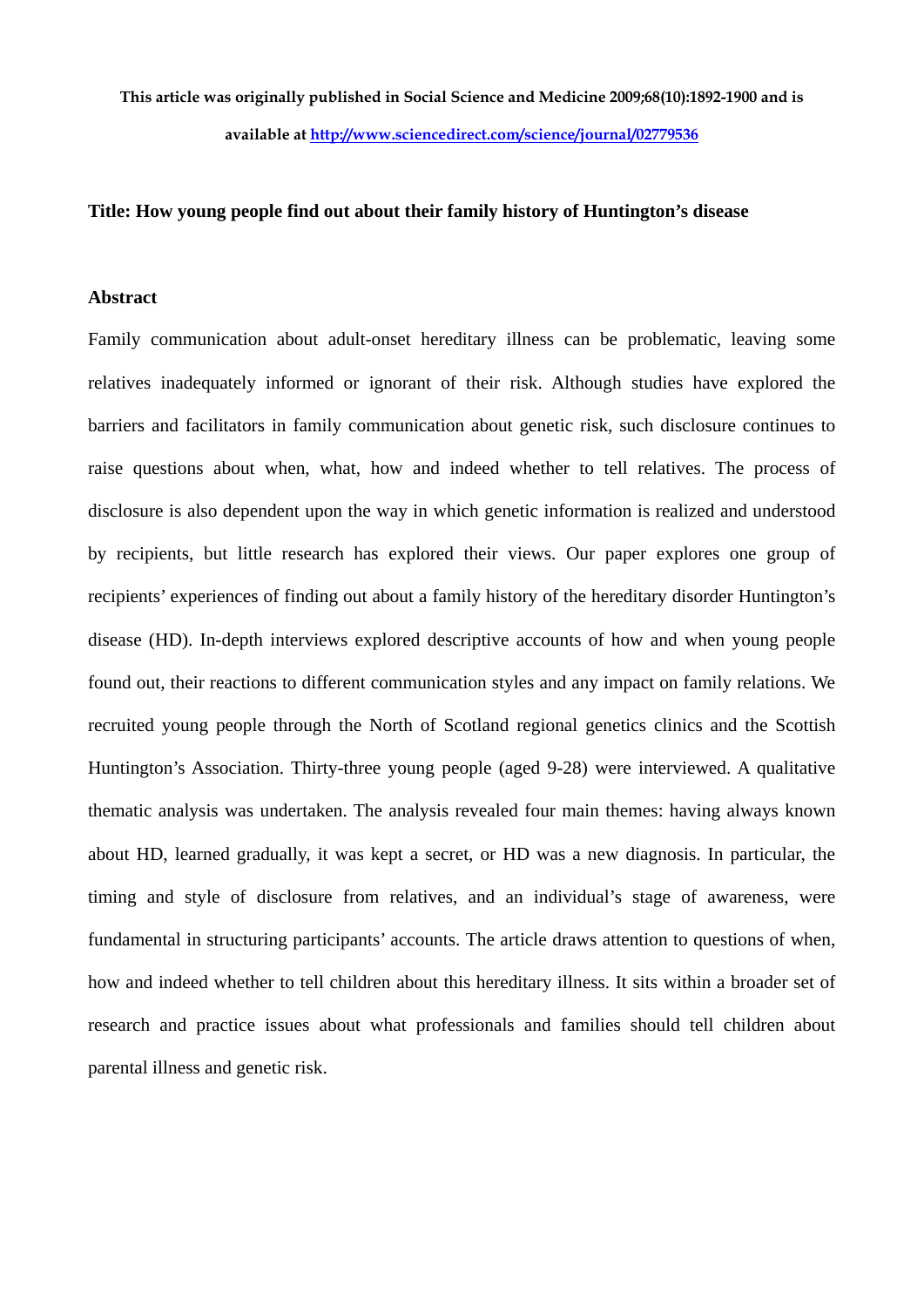## **Background**

Family communication about adult-onset hereditary disease may include discussion of individuals' risk of disease, the risk to future children, and may influence other important life decisions (Wilson, Forrest, van Teijlingen, McKee, Haites, Matthews et al., 2004; Gaff, Clarke, Atkinson, Sivelle, Elwyn, Iredale et al., 2007). In general, health professionals encourage the disclosure of genetic risk to relatives but the responsibility for passing on such information ultimately resides within families - only in exceptional circumstances is confidentiality broken (Petersen & Bunton, 2002; Clarke, Richards, Kerzin-Storrar, Halliday, Young, Simpson et al., 2005; Forrest, Delatycki, Skene, & Aitken, 2007). Yet relatives may be uninformed, misinformed or inadequately informed of their risk (Pilnick & Dingwall, 2001; Forrest, Simpson, Wilson, van Teijlingen, McKee, Haites et al., 2003; Featherstone, Atkinson, Bharadwaj, & Clarke, 2006). Barriers and facilitators in family communication about genetic risk are documented (Gaff et al., 2007), but little research has explored recipients' perspectives, particularly those of children and young people (Gallo, Angst, Knafl, Hadley, & Smith, 2005; Metcalfe, Coad, Plumridge, Gill, & Farndon, 2008). This paper focuses on young people's experiences of finding out about a family history of Huntington's disease (HD), and how different styles of family communication may impact on their experiences of growing up with HD.

#### *What is Huntington's disease?*

HD is an incurable adult-onset hereditary neurodegenerative disorder affecting around 1/10,000 individuals in Scotland (Simpson & Johnston, 1989). Signs include involuntary movements, cognitive impairment, and personality change (Van der Meer, Timman, Trijsburg, Duisterhof, Erdman, van Eldern et al., 2006). Affected individuals are likely to become dependent on others and have usually had children before their diagnosis is made. Each child of an affected parent is at 50%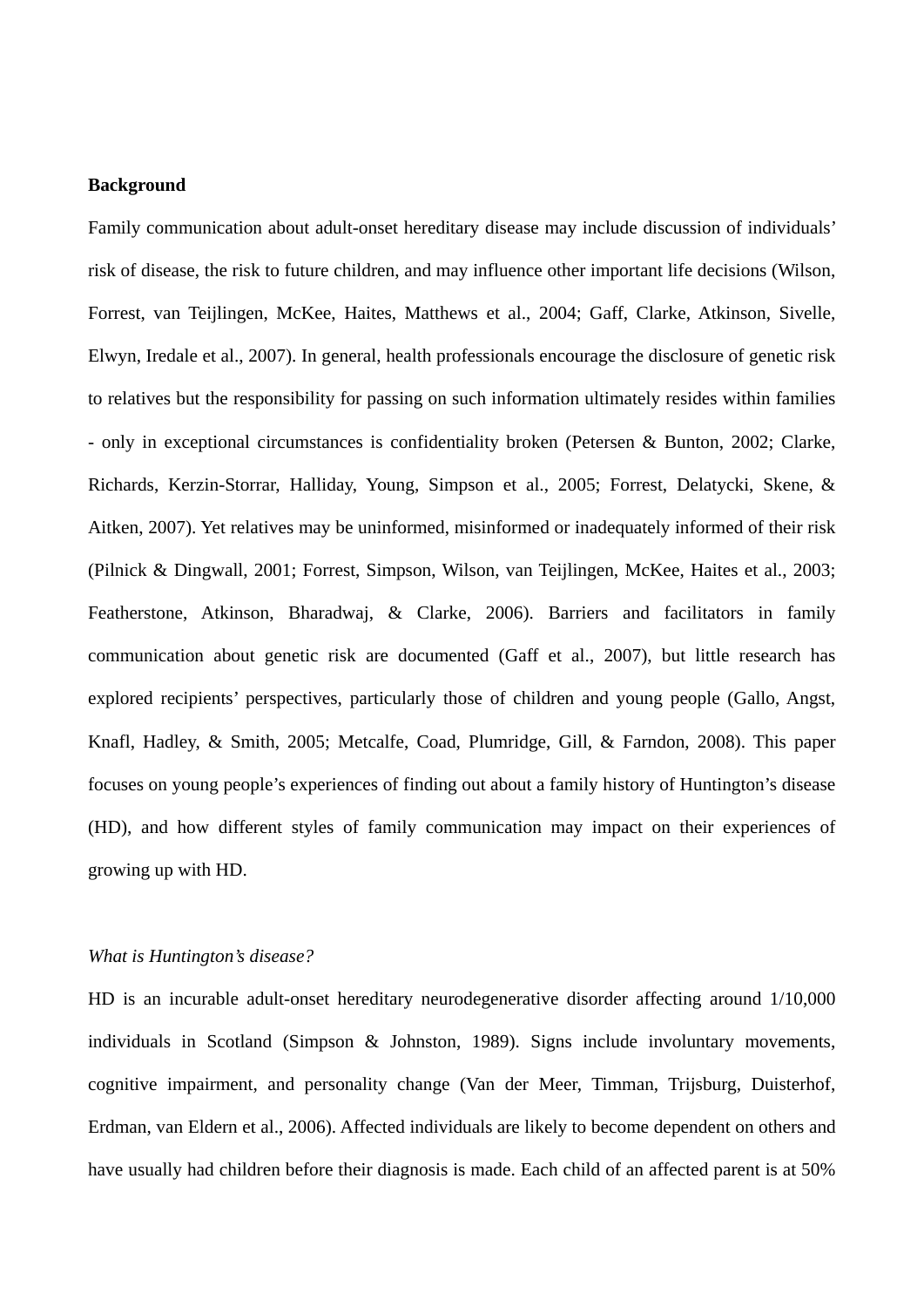risk of developing the illness in adult life. Consequently, many children witness the physical and mental decline of a parent, whilst also finding out that they have a risk of developing the disease (Forrest Keenan, Miedzybrodzka, van Teijlingen, McKee, & Simpson, 2007). Genetic testing can establish whether an individual carries the mutated gene for HD or not.

#### *How and when do children find out about HD?*

There is scant literature on children and young people's experiences of finding out about genetic illness, or HD in particular; although some studies have explored adults' reflections of discovering HD (Cox, 1999; Etchegary, 2006). Etchegary (2006) reports four different routes in which individuals may *initially* find out their family history: (1) 'Something is wrong' - HD is unknown and families search to find out what is wrong with their relative; (2) 'Out of the blue' - discovery is immediate and there is no protracted period of wondering what is wrong; (3) 'Knowing, but dismissing' - individuals have a vague knowledge that a distant relative has HD, but social and/or geographical distance does not expose them to it; and (4)'Grown up with HD' – awareness is gradual and HD is not deliberately hidden. Several dimensions may affect each pathway into initial awareness: timing (whether told in childhood, adolescence or adulthood); process (gradual or sudden); family communication style (from openness to total secrecy); social and geographic proximity to an affected family member; and access to sources of information (e.g. genetics service or HD association) (Cox, 1999:230). For those living with HD, finding out is likely to be a process of awareness based on factual and experiential knowledge (Downing, 2001). Hence Downing (2001) suggests a five stage continuum moving from: (1) being *unaware*, where there is no conscious attention about a problem being in the family; to (2) *pre-awareness* where concerns begin to be expressed from experience of HD, but there is no factual knowledge; to (3) *limited awareness* when the term HD is known, but there is limited factual knowledge e.g. about the risk to one's self or others; to (4) *detailed awareness* where there is a fuller understanding of the illness and personal risk; to (5) *refined awareness* - where someone gains certainty from genetic testing or a diagnosis.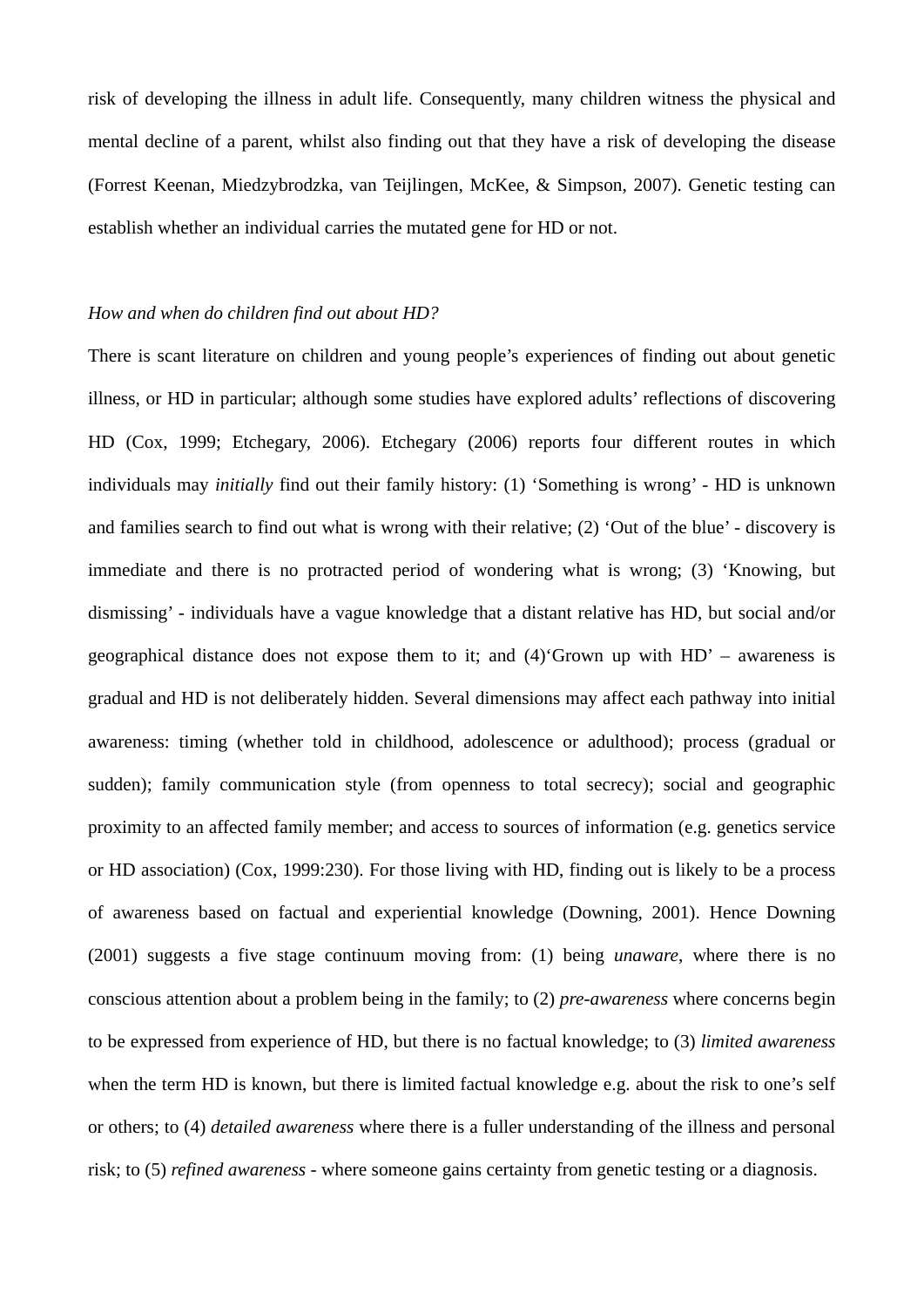One of the few studies of young people's perspectives (Easton, 2003) demonstrated that many children do sense 'something is wrong' before they are told, even as young as age five. Some also realized that HD was a secret and learned not to ask any questions, or to talk about, the family illness - as a consequence they carried misinformation which caused anxiety and concern (Easton, 2003). Thus, being told in childhood or adolescence may help young people cope, and deal with their risk better than being told later in adulthood (van der Steenstraten, Tibben, Roos, van de Kemp, & Niermeijer, 1994; Skirton, 1998; Forrest Keenan et al., 2007; Holt, 2007). When information is withheld on purpose individuals often feel resentful, hurt, angry and disempowered (Skirton, 1998; Klitzman, 2007). There may even be a "critical age" when the protective effect (or 'psychological buffer') of early disclosure culminates i.e. disclosure is less beneficial than it could have been (Skirton, 1998). An optimal time for telling children about HD may be in the approach to adolescence (Holt, 2007), but some studies report that finding out around this age, or in mid adolescence was harmful (Van der Meer, Timman, Trijsburg, Duisterhof, Erdman, van Eldern et al., 2006; Klitzman, 2007).

#### *Family communication about Huntington's disease and hereditary cancers*

Communication about HD may be particularly difficult as the disease can have a devastating impact on families and is associated with considerable stigma and taboo (Korer & Fitzsimmons, 1985; Vamos, Franz, Hambridge, Edwards, & Conaghan, 2007). Family rifts, secrecy and poor communication mean HD can appear unexpectedly 'out of the blue' when a relative is diagnosed (Cox, 1999) and children may still be living at home. Although some individuals actively choose to be open with their family (close and extended), others decide not to tell, or to put off telling (Forrest Keenan, Simpson, Wilson, van Teijlingen, McKee, Haites et al, 2005). Complex issues arise about when to tell, what to tell, who to tell and indeed whether relatives "need to know" (Sobel, 1997; Skirton, 1998; Hallowell, Foster, Eeles, Arden-Jones, Murday, & Watson, 2003; Klitzman, 2007).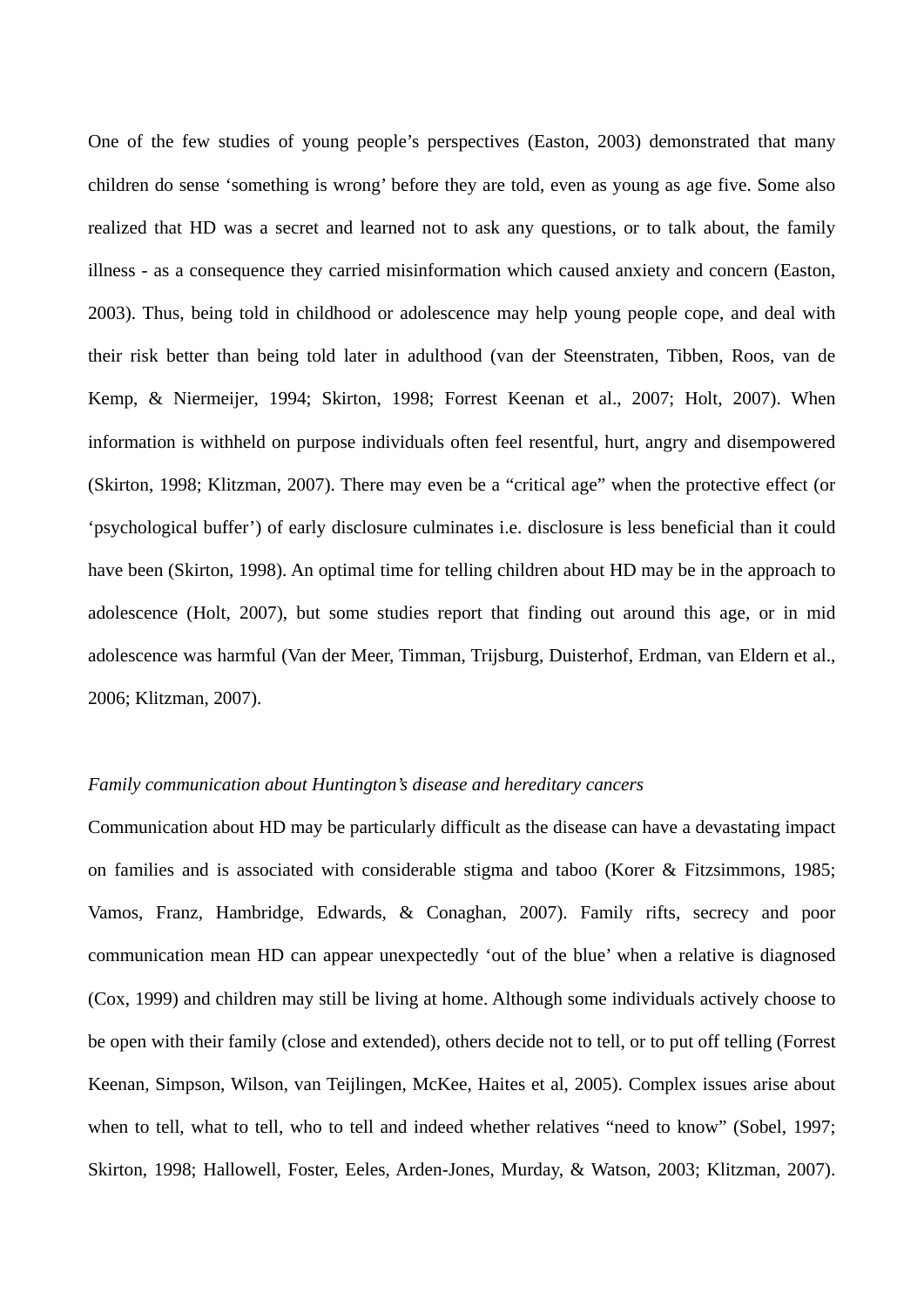Whilst some feel they are "doing right" by disclosing information, others feel burdened by this need and a strong desire to protect relatives from harm (d'Agincourt, 2001; Gaff et al., 2007).

Specific patterns of communication have been identified in families affected by hereditary breast/ovarian cancer (HBOC). Kenen, Ardern-Jones and Eeles (2004) observed five disclosure styles: (1) *Open and supportive*, where relatives spoke openly to each other about feelings/concerns, and used their family as a support system; (2) *Blocked (direct)* where family members would not talk about the disease and communicated this clearly to others e.g. by hanging up the phone; (3) *Blocked (indirect)* where individuals sent out signals that they did not want to discuss the illness and boundaries were more subtly drawn e.g. being uncomfortable when the issue was raised; (4) *Selfcensored* where someone consciously limited what they said (this was *reactive or proactive*). Reactive self-censoring involved an individual sensing the other person's unwillingness to talk and pulling back. Proactive self-censoring involved an individual choosing not to talk to certain family members because they didn't want to cause them anxiety (e.g. children); and (5) *Use of Third Parties* where an intermediary was used to contact a relative for the individual. Hallowell, Ardern-Jones and Eeles et al. (2005) also identified three communication strategies in families affected by HBOC where parents chose between complete openness, limited disclosure or total secrecy.

#### *Family communication about genetic risk*

Overall, studies suggest that disclosure of genetic information is a process, rather than a one-off single event, in which several factors should be taken into account (Gaff et al., 2007). During this process individuals need to make sense of their own personal risk and to assess the receptivity of the recipient before disseminating this knowledge to relatives (Gaff et al., 2007). Individuals also reflect on how and what should be conveyed, and when may be the best time to tell (Gaff et al., 2007). Parents may have to make difficult decisions around the timing of disclosure - balancing a desire to protect children for as long as possible, versus the need to tell them in time to make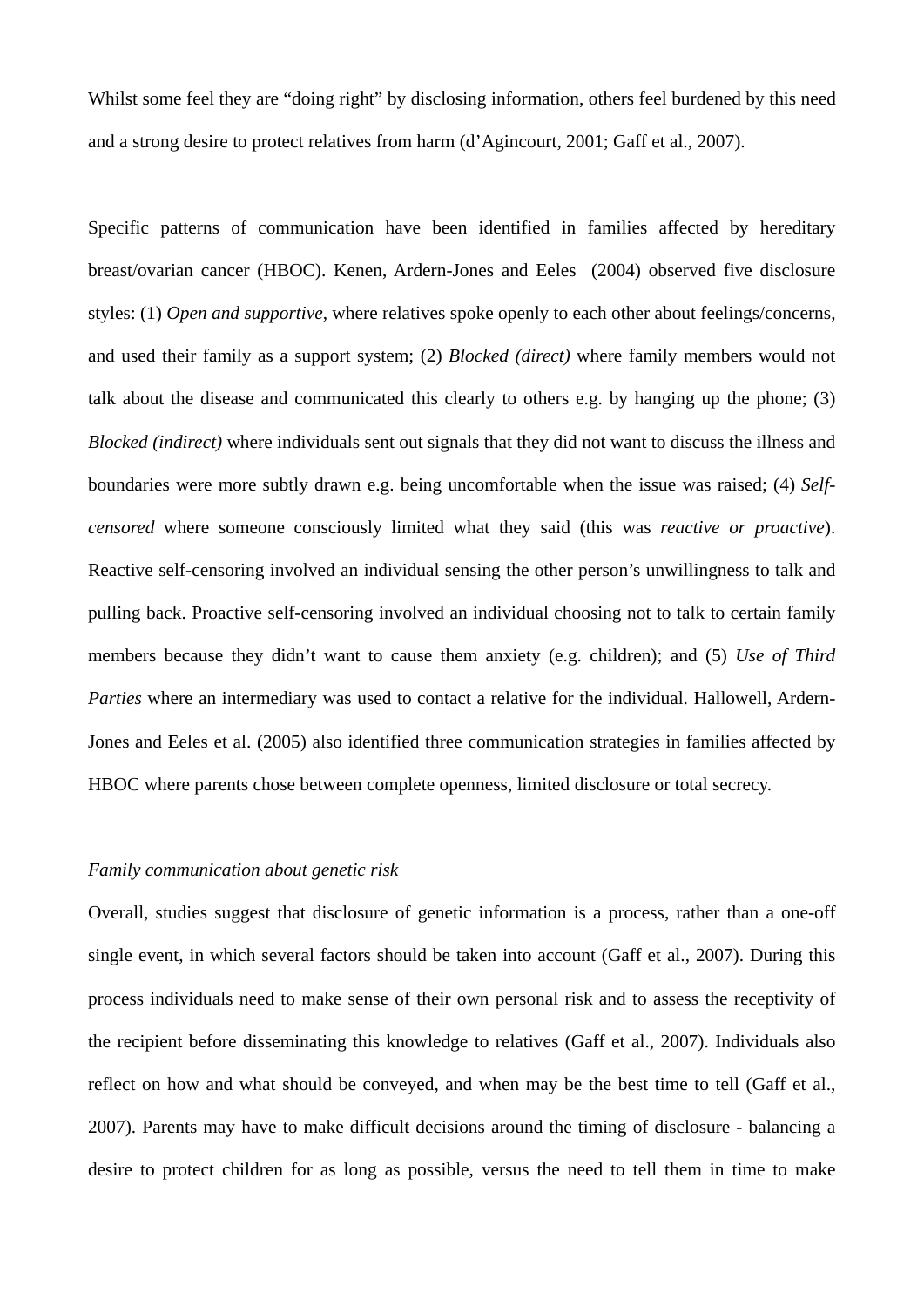informed decisions (Gaff et al., 2007). Disclosure may also have two forms: *alerting* (where one's risk is announced); and *educating* (includes risk announcement and an explanation about the illness) (van den Nieuwenhoff et al., 2007). Differing styles of communication and disclosure practices have also been observed to vary within and between families, creating conflict and tensions (Forrest et al., 2003; Featherstone at al., 2006; Gaff et al., 2007). Whilst parents who 'selectively tell' may wait for their children to ask them specific questions (Gallo et al., 2005).

*The Current Study; Focusing on How and When Young People found out about Their Family History of HD* 

This paper focuses on the experiences of young people who live in a family affected by HD as little is understood about the appropriateness, timing and impact of disclosure or indeed about how risk can be or is conveyed within families. Although HD is a rare genetic disorder it offers a useful model to explore and compare psychosocial issues in other dominantly inherited disorders, and genetic illness in general (Brouer-Dudok deWit, Savenije, Zoeteweij, Maat-Kievit, & Tibben, 2002).

#### **Methods**

## *Theoretical and methodological framework*

The study is informed by a qualitative inductive method of data collection and analysis (Mason, 2002; Silverman, 2000) using elements of the grounded theory approach (Glaser & Strauss, 1967; Strauss & Corbin, 1990). This allowed us to explore the issues which emerged as most salient to participants, in contrast to imposing a predetermined framework upon their accounts (Glaser & Strauss, 1967). Nevertheless, the analysis was situated within a broader sociological framework drawing on theories about the social construction of childhood and family relations which highlight children's agency, rights, competence and reciprocity between adults and children (Finch & Mason, 1993; Alderson, 1999b; Lee, 2001). The accounts were also situated within recent models of family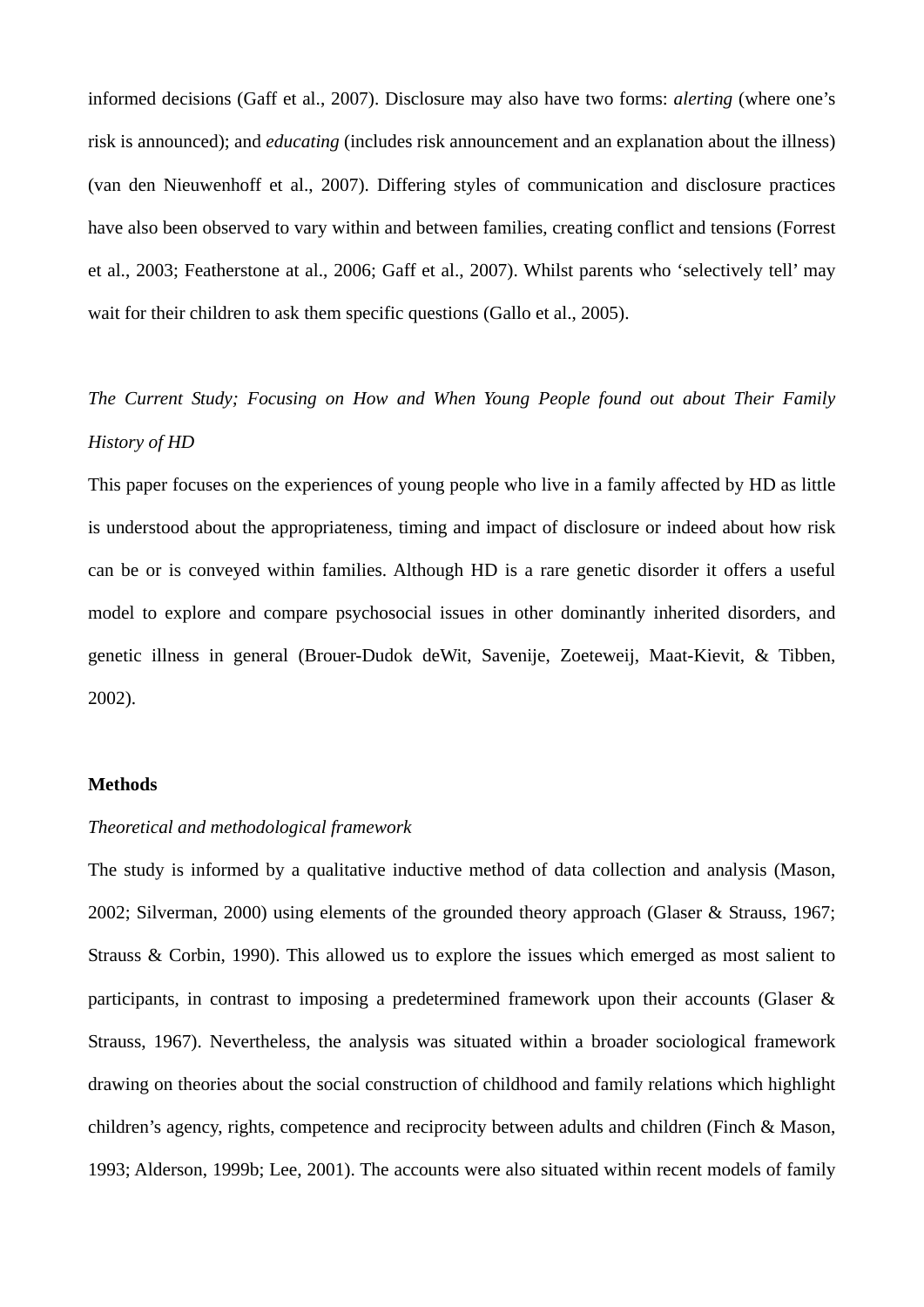communication about genetic risk (Cox, 1999; Downing 2001; Kenen et al., 2004; Etchegary, 2006) and research which has explored adolescents reactions to parents with a hereditary neurological illness (Power, 1977; Easton, 2003), particularly our main study which revealed four themes: Young People as carers, the worried well, those who cope, and those at risk/in need (Forrest-Keenan et al., 2007).

## *Recruitment and sampling*

Participants were drawn from the genetics service in Grampian (population 500,000), North East Scotland, and membership of the Scottish Huntington's Association (SHA). The clinical geneticists (SAS and ZM) and SHA advisors identified potential particpants and invited them to take part by letter. If the young person was under 18 a letter was sent to their parent(s) asking them to pass on our study leaflet to their child. We did not invite participants who were considered by the clinical team and the SHA to be too vulnerable to participate (e.g. recent family bereavement). Participants were recruited between 2002 and 2005. Three sampling approaches were used: purposive sampling to include participants with as wide a range of demographic characteristics as possible (Mason, 2002) and theoretical sampling (Glaser & Strauss, 1967) to include individuals who were identified as experiencing communication difficulties in their families, as well as those families who were known to be more open. In the first year it was hard to access and recruit young people so we used a third method, snowball sampling (Atkinson & Flint, 2001), i.e. we asked participants and SHA advisors to pass on a study leaflet to other relatives. We also placed an advertisement on the SHA's website for young people (see [www.hdscotland.org/youth](http://www.hdscotland.org/youth)). We stopped recruiting when data saturation had been reached (Glaser & Strauss, 1967).

Fifty-one young people were invited to participate by the clinical geneticists ( $n = 16$ ), an SHA Advisor ( $n = 23$ ), or a family member ( $n = 12$ ), of whom thirty-three agreed and were interviewed. Sixteen were recruited through the two clinicians, eleven through the SHA advisors, five through a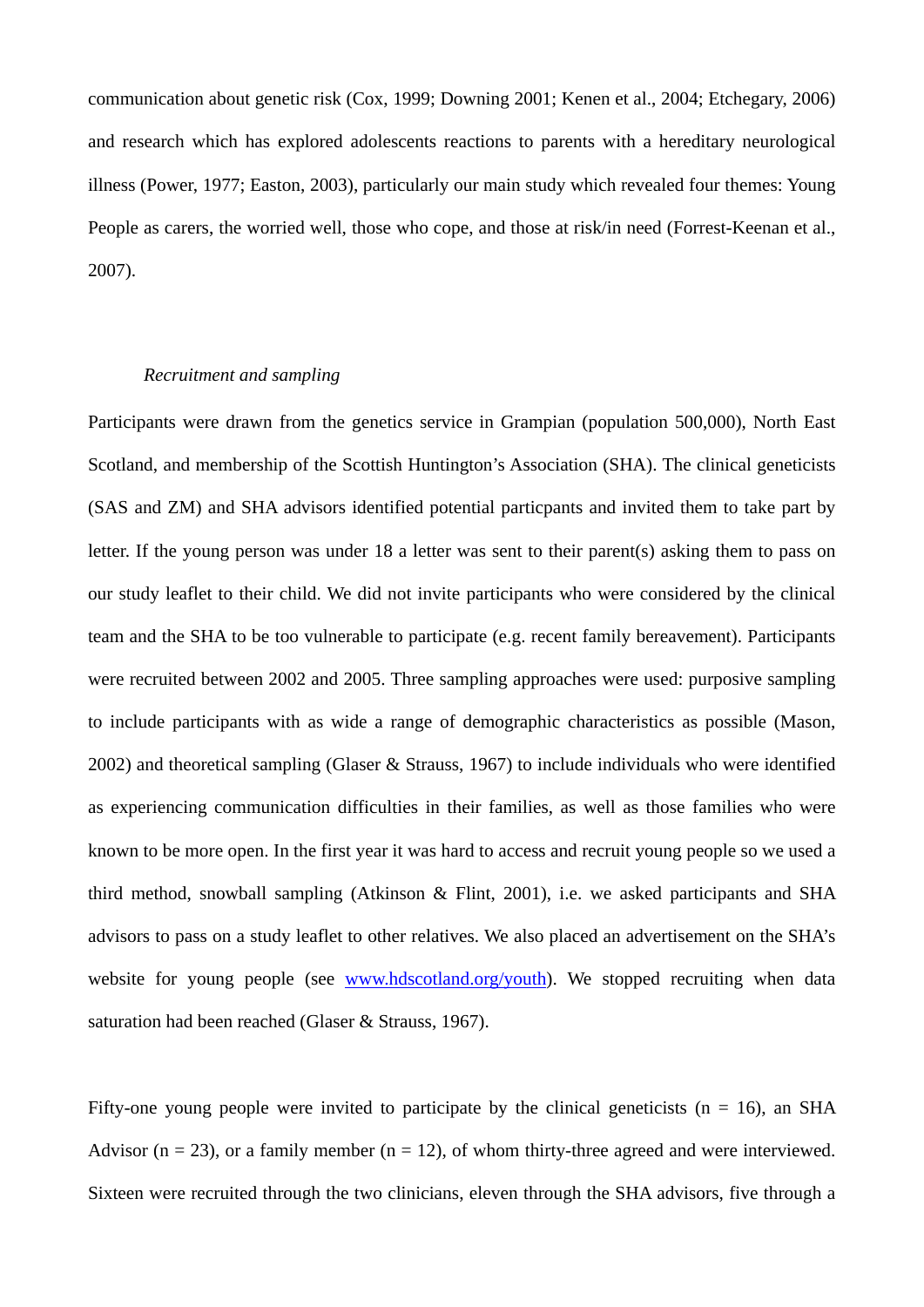relative and one from the SHA website.

## *Data collection*

Semi-structured interviews were used to ask questions of interest but with flexibility to explore other emergent issues (Mason, 2002). The interview schedule was informed by a literature review, professional advice (from SAS, SHA Youth Advisor and Child Psychotherapist) and our previous research (Forrest et al., 2003; Forrest Keenan et al., 2005).

The interviews took place in participants' homes, a genetic clinic, or a neutral public venue. The majority were audiotaped with consent and fully transcribed. In three cases the tape recorder failed and notes were taken. In four cases the interview could not be taped as it was in a café and notes were taken instead. KFK (a sociologist and qualitative researcher) conducted all the interviews, explained the purpose of the study to participants, and ensured that they understood her role as a researcher was distinct from the genetic counselling services and the SHA. Background demographic data were collected using a short questionnaire at the time of interview.

#### *Practical and ethical issues*

There are practical and ethical issues to consider when conducting research with children and young people (Alderson & Morrow, 2004) and particularly with those at risk of familial disease. This may be due to issues around access, informed consent and the sensitive nature of the research topic. In order to encourage young people to participate we offered to refund travel expenses and asked if they would like somebody else present for support e.g. a friend/relative (Gajraj et al., 1990). The participants were assured of confidentiality. An experienced Child Psychotherapist was consulted about how best to elicit the views and experiences of this group, and also how to protect them from any potential harm from taking part. Participants also had the opportunity to contact a genetic counsellor or Youth Advisor after each interview. Information about local health services was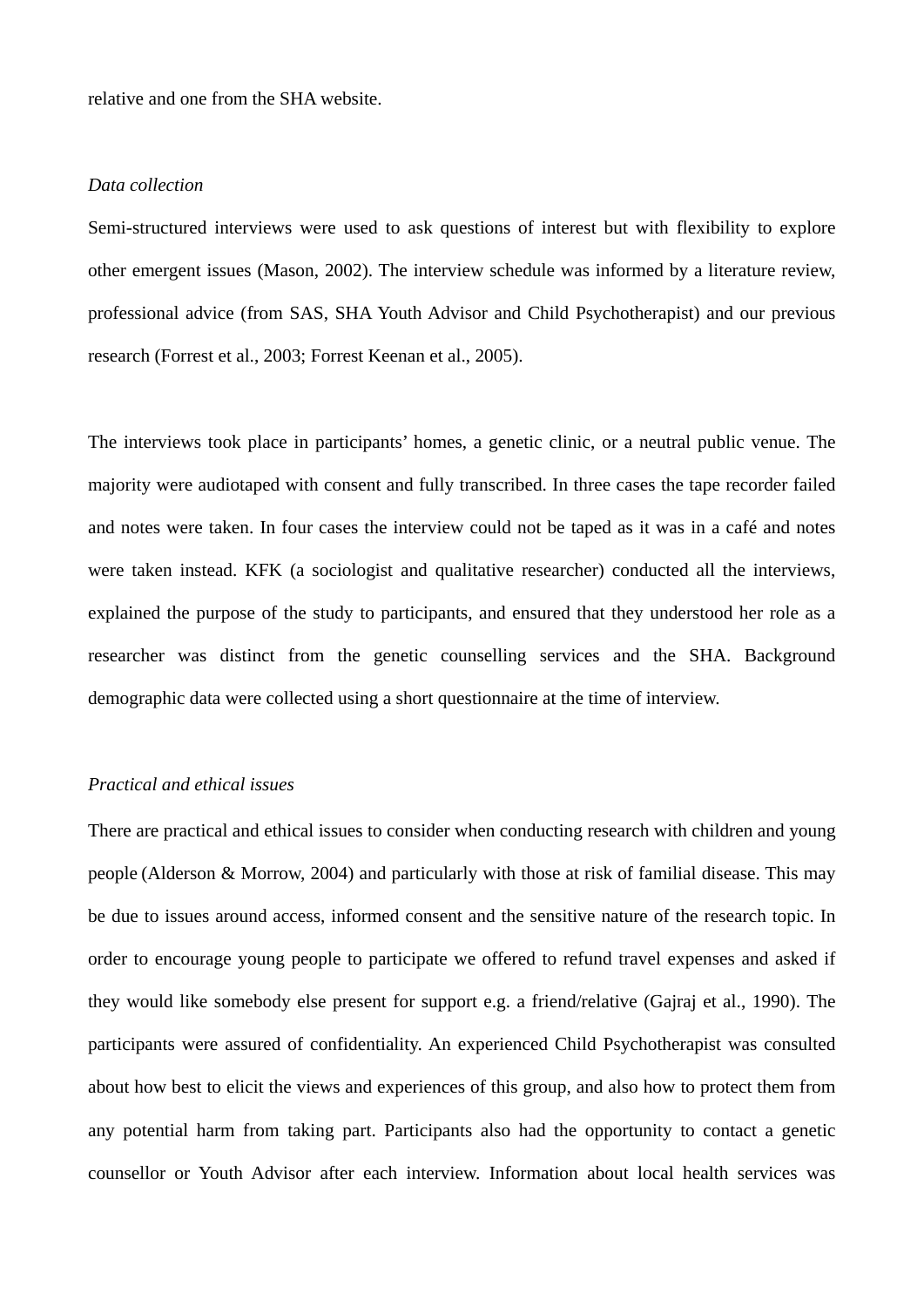offered to any young person as requested or perceived as necessary (e.g. NHS Grampian's 'Link Guide' and Glasgow's 'Youth Health Map').

The study was approved by the Grampian Research Ethics Committee.

## *Data analysis*

The analysis was conducted in two main phases. In phase one a thematic analysis of the transcripts and the interview notes was undertaken using the constant comparison method (Glaser  $\&$  Strauss, 1967; Forrest Keenan, van Teijlingen & Pitchforth, 2005). KFK identified themes by reading and re-reading the transcripts and coded the main issues drawing upon aspects of Strauss and Corbin's (1990) approach to coding qualitative data by using a system of open, *in-vivo* and axial coding. Different segments of the data were grouped together into separate categories, which allowed reflection on the major themes and the relationships among them. The analysis was an iterative process, which was ongoing throughout the fieldwork. A second coder (EvT) read the transcripts in their entirety and coded a subset of the transcripts independently. Any differences in the coding were minor and reconciled through discussion. Both coders agreed on the main themes and sub themes which emerged. The second phase of analysis sought to situate participants' accounts within the theoretical framework outlined above.

## *The participants*

There were 21 females and 12 males; all were 'white.' There were four age ranges (with a mean age of 20.5): 12 and under  $(n=2)$ , 13-18  $(n=12)$ , 19-25  $(n=14)$  and 25-28  $(n=5)$ . We define young people as those aged 13-25 (Furlong & Cartmel, 1997). Children were defined as aged 12 years and under, and adolescents aged 13-18 years. Risk characteristics and domestic situation are detailed elsewhere (Forrest Keenan et al., 2007).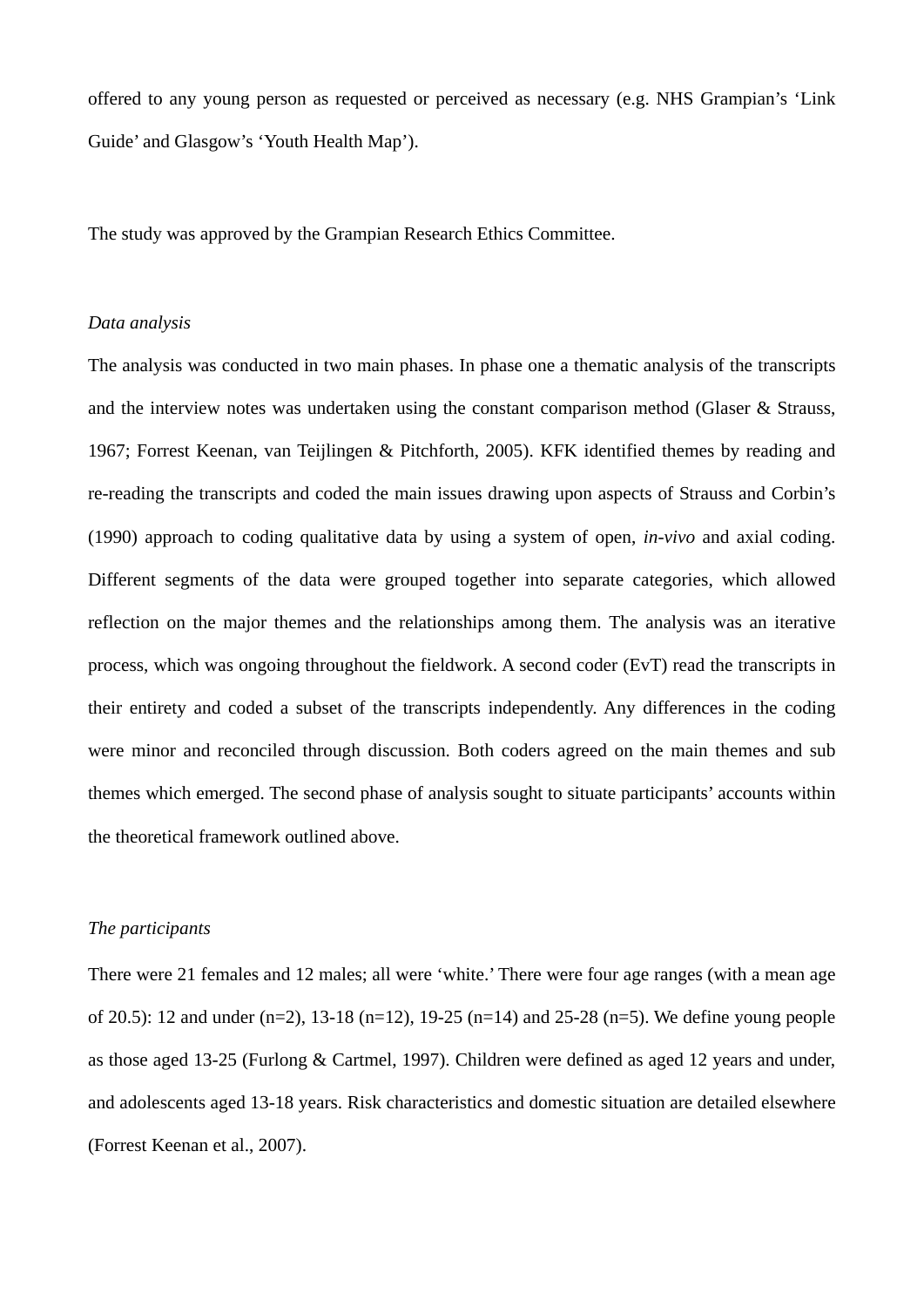#### **Results**

While wider findings from this study have been reported elsewhere (Forrest Keenan et al., 2007) the focus here is on the neglected aspect of young people's views and experiences of finding out about a family history of HD. The results are in two parts, focusing at first on when participants initially found out, who they were told by and any personal contact they had with an affected relative. We then move on to descriptive accounts of how young people found out, their reactions to different family communication styles and any impact on family relations. Six cases have been selected to reflect the main themes and subthemes identified (Table 1) and to provide an in-depth analysis of some individuals' experiences.

## **Initial finding out about HD**

Participants reported first learning about HD in childhood  $(n=21)$ , adolescence  $(n=6)$  or as young adults (n=6). Table 2 summarises from whom each participant initially learned about a family history of HD, and when. For the purpose of this paper initially finding out means the participant knew the name Huntington's disease and that a relative had the illness. Table 3 summarises any personal contact participants had with an affected parent/grandparent when they initially found out.

## **How and when participants found out**

## **Theme 1 - "Always known about Huntington's"**

Fifteen participants described having "always known" about HD since childhood. Five lived with an affected parent as a child, three lived with an affected grandparent, and seven had contact with an affected grandparent, but did not live with them. In this group the majority described being told initially by a female relative (mother, grandmother or sister), although two stressed they had found out by themselves, and one initiated communication with his father after being told by his older sister. The following account is from an older participant (Alison, age 28, 50% risk) who was purposely included in the study because of her in-depth reflection of what it was like to experience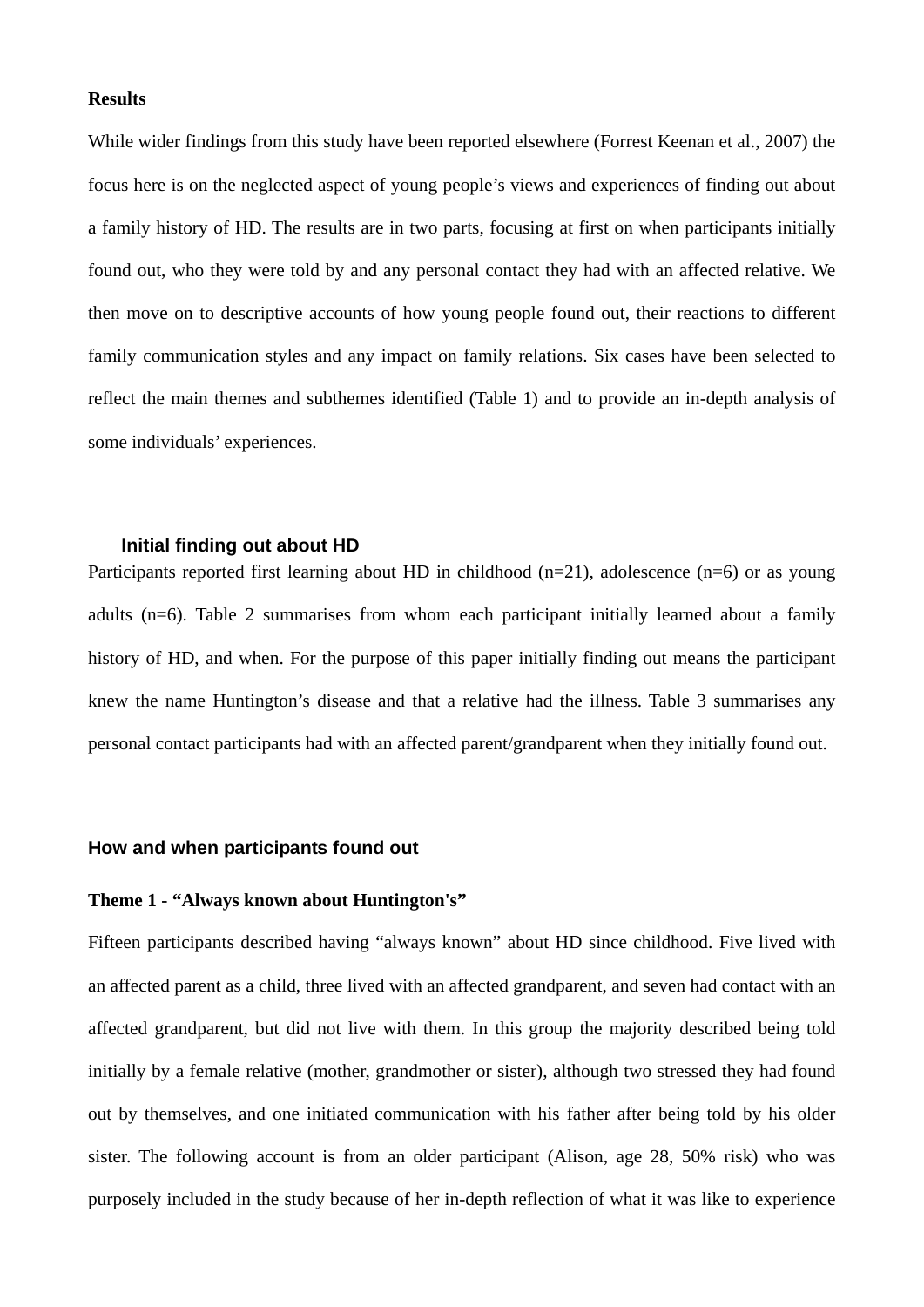a particularly traumatic childhood and adolescence, which she attributes to "Huntington's."

#### **Case 1 – Alison "I've always known about Huntington's ... but there are stages"**

 When she was growing up Alison lived with two relatives who were affected by HD, her grandfather in childhood, and father in adolescence. She had "always known about Huntington's" being told about her grandfather's illness by her parents as a child, and of her own risk. Her grandfather (and grandmother) moved in with Alison's family when he "got really bad" to enable her gran to care for him with the support of her son and daughter-in-law. Thus, Alison described how:

"I've always known about Huntington's because we lived together ... all I can remember about my granddad is this grumpy man sitting in the big huge wheelchair ... he couldn't move and his speech was very poor ... And my gran used to cry for hours, with me sat on her lap giving me a cuddle ... and I would hear granddad screaming and shouting ... So you see things and you hear things ... But my gran believed I got told when I was too young, I was 6 or 7 ... I don't actually remember being sat down and told but I remember sitting on my gran's knee and me saying 'oh I'm going to die, I'm going to die'. It sounds really funny looking back on it, but my gran was saying 'don't be silly', she's always said 'I'll pray for you every night' ... That's why my gran was more of my hero to me. Because my gran looked after my granddad and went through a hell of a lot."

Alison has no recollection of any disclosure "event" taking place in her childhood, as she has "always known about Huntington's" initially because of seeing (and hearing) how the illness affected her grandfather, and the impact this had on his carer, her gran. She believes she was told by her parents at the age of 6 or 7, and recalls saying to her gran as a child that she felt she was "going to die", insinuating this was due to knowing about her risk of Huntington's. Whilst this period of her life was clearly distressing for Alison and her gran it seems to have initiated a huge closeness between them.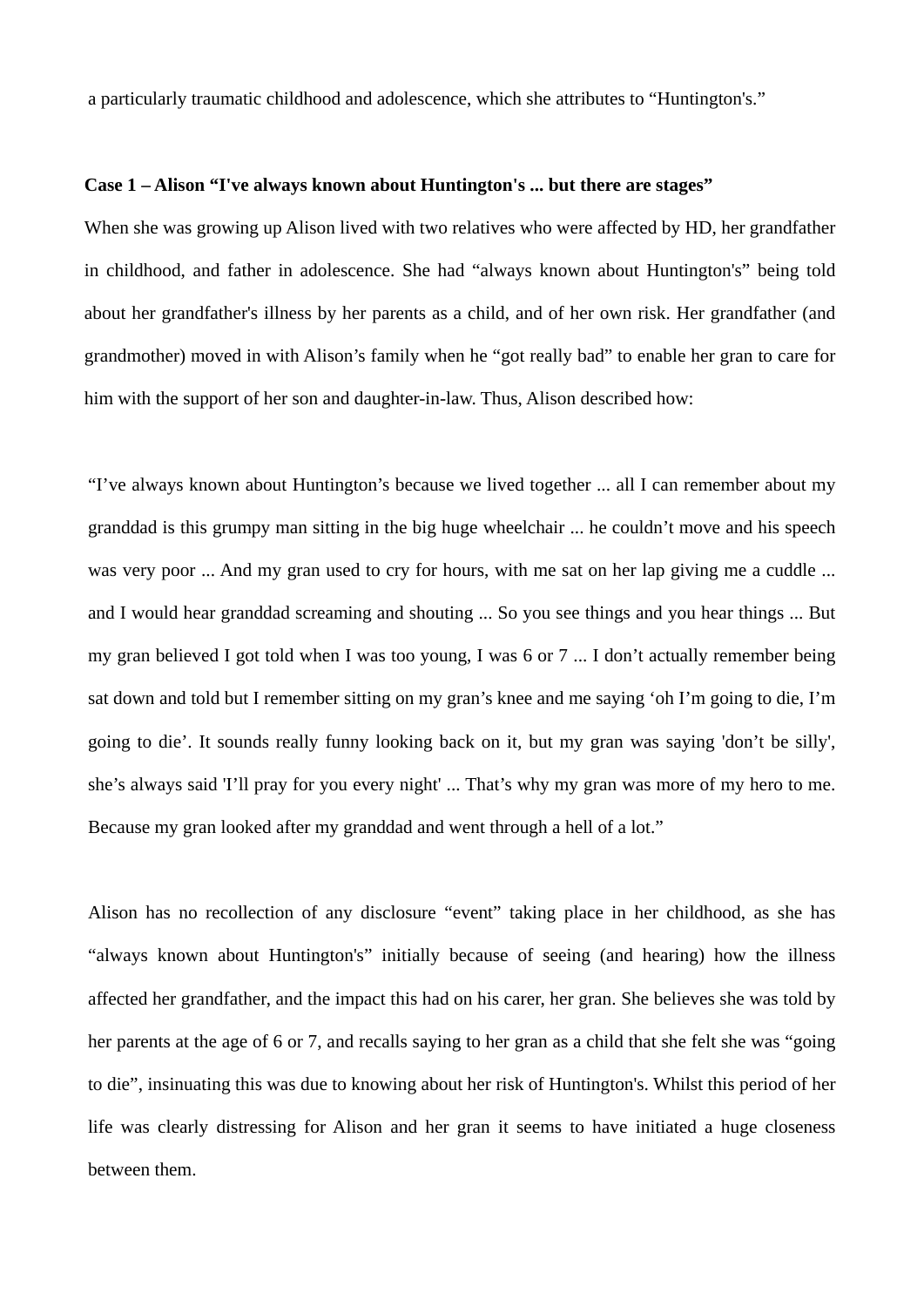After her grandfather's death Alison's gran moved back to her home town leaving Alison with her mum and an increasingly affected father. Alison kept in close contact with her gran and went on to describe how:

. **"**Even though it was never spoken about, I know she knows some of the things that wasn't spoken about ... It's hard to explain because it was little things that she used to say **...** that makes you think maybe she does know ... about the behaviour problems, the beatings and ... that side of it."

Here Alison joked nervously that she had a lot more to disclose, i.e. physical abuse by her dad during her teens and witnessing some highly inappropriate sexual behaviour (Forrest Keenan et al., 2007). Although Alison and her gran never openly discussed this abuse Alison felt she at least knew "some of the things" having previously cared for two affected relatives. She remained Alison's one constant source of support throughout her adolescence and into adulthood. Thus for Alison:

"Childhood wasn't good because I used to get hit, and there was a lot of social workers in and out ... And because of the Huntington's my dad was in and out of the psychiatric hospital ... and there was other behaviour things that he used to do that I know was part of the disease ... Which is why I think I was so close to my gran because she understood, *and* she'd looked after granddad's dad. But I've never gone into this with anyone before apart from a counsellor ..."

Alison went on to reflect that although she had "always known" it was only in recent years that she had been able to speak more openly about her experiences of growing up with HD, and to voice the word "Huntington's" itself out loud (from fieldnotes). She also felt she had been through some specific "stages", suggesting this could be similar to other young people's experiences - stages of coping and not coping, and engagement with her own risk (McAllister, 2002).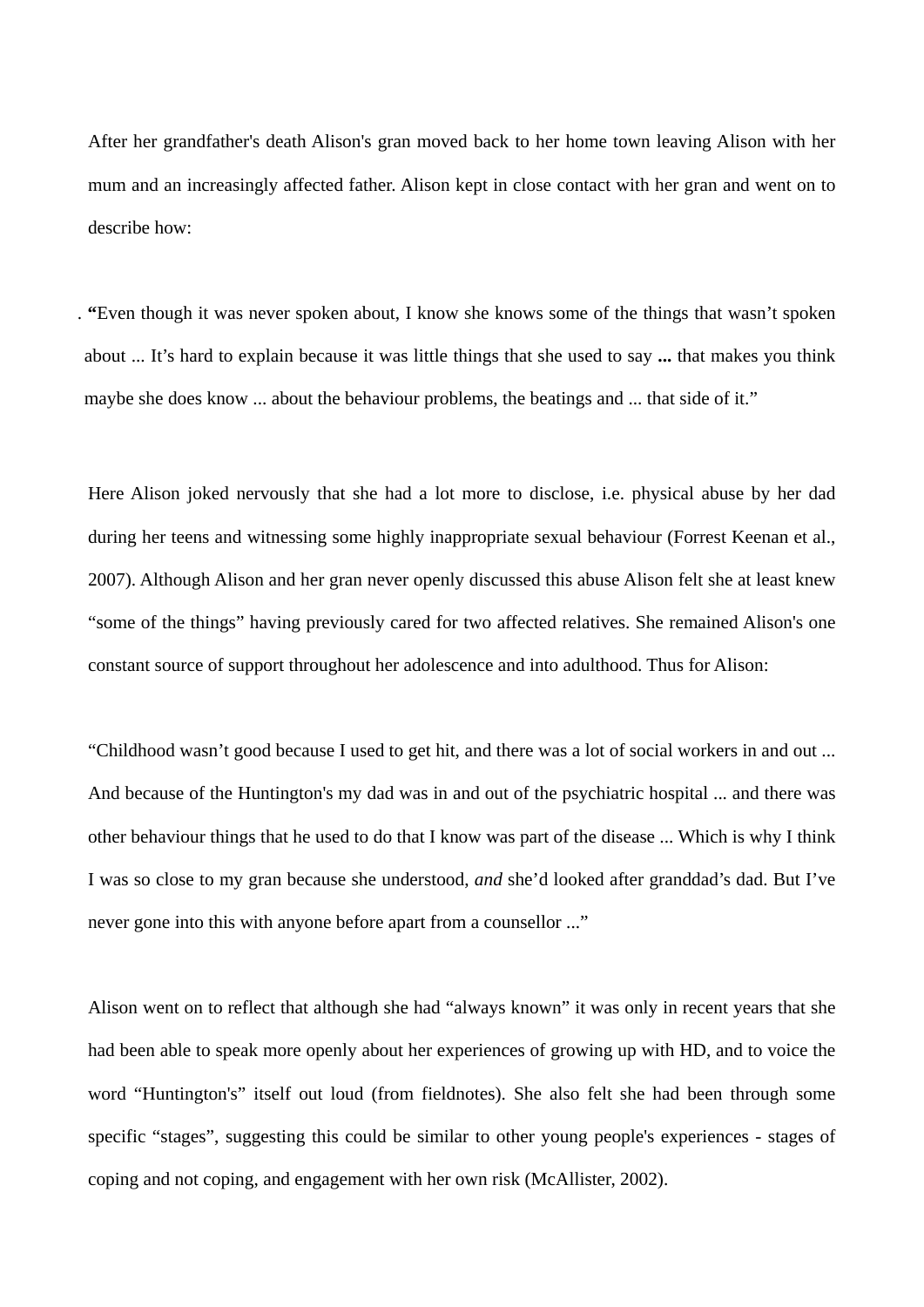"It has taken me until now to actually really talk about it and admit to people my dad had Huntington's. Before I wouldn't tell anyone ... Because there is stages ... To start with it was denial, I completely blanked it ... turned into a bit of a rebel ... alcohol, drugs and the Goth scene ... totally went into oblivious, literally. Not coming home 'til late. Hitting walls ... And then I got engaged, I was eighteen (laughs). And I got my big head on and phoned her up [the genetic counsellor] and demanded to see her. 'I want that test done, I'm engaged, I want to know!' Which I never, because I still haven't had the test done (laughs). And then it was ignore it again, and then it was like a couple of years, and it would creep up, usually around April because my dad died in April."

Similar to work on bereavement (Kubler-Ross, 1969) Alison's account reflects some of the stages people experience when they suffer loss and trauma i.e. denial, anger, bargaining, depression and acceptance. Like others growing up with HD Alison became involved with a group outside of her family (Easton, 2003) following their lifestyle to escape from her home situation, and to possibly alert others to "some of the things that wasn't spoken about". Alison intimated that some of her behaviour was a form of self harm, supporting clinical observations of other young people who have grown up with HD (by SAS). Alison's level of engagement with her own personal risk also changes during different points in her life, citing two particular triggers which cause it to "creep up" and "get her big head on": getting engaged and the month of her father's death. Other younger participants described wanting to know more about HD, or "paying attention" at the age of 11 or 12, and even anger about "not being told enough" around this time, suggesting this age was another trigger. Alison went on to comment that:

"See I've never spoken to anyone about how *I* feel, what *I* went through ... The kids always seem to get ignored, I mean you were there but you're not listened to ".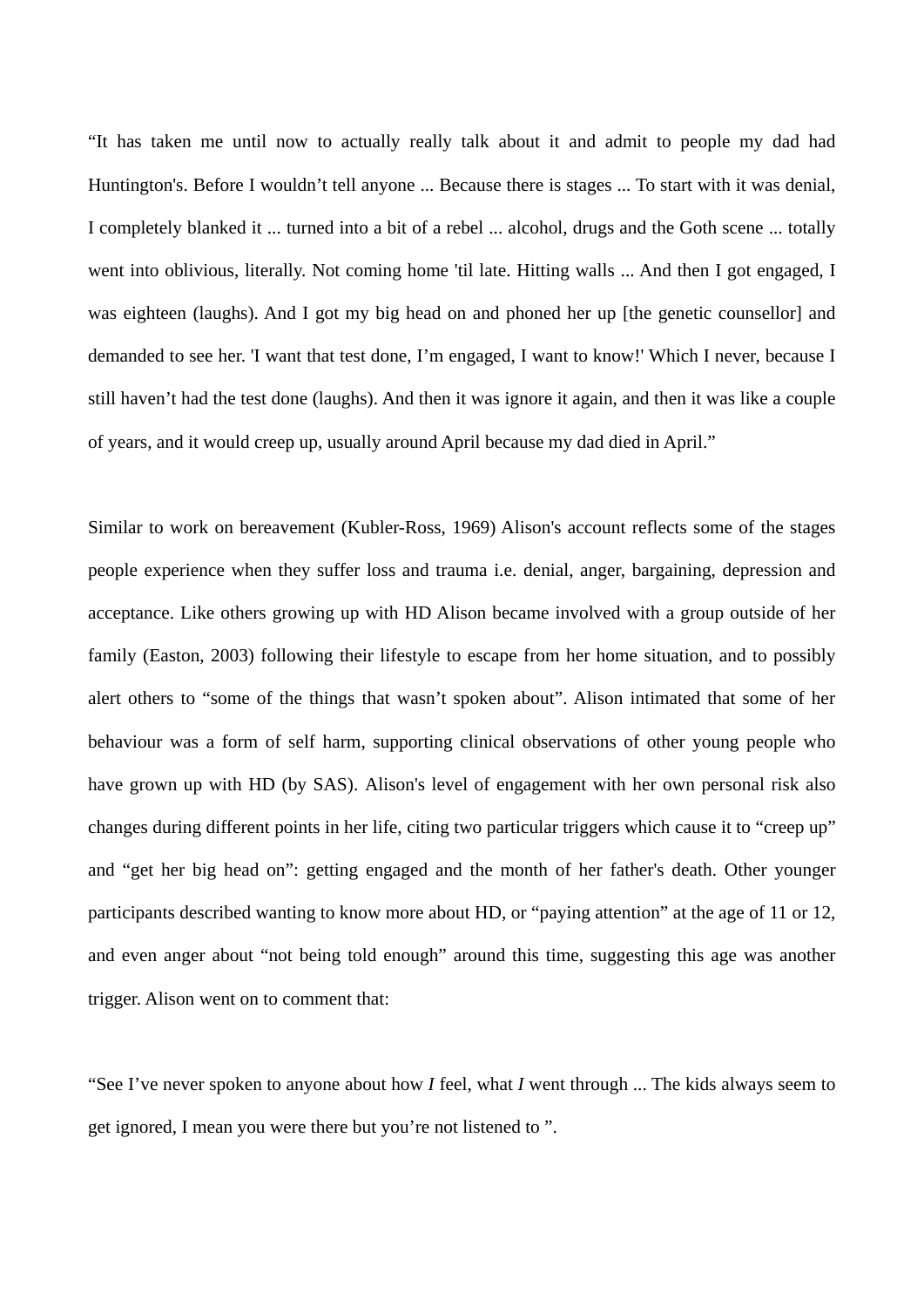Like other participants Alison felt no one had sought to listen to her views of what it was like to live with such an affected father, even though there was professional involvement with her family (e.g. from social services, health, education) and she was clearly a child 'at risk'.

## **Theme 2 – Learning gradually**

A second subgroup (n=8) described a more gradual process of finding out about Huntington's. They didn't feel they had "always known" about the family disease nor their own risk. They described being initially told after a period of thinking "something was wrong" with a parent, or grandparent, but also stressed how they learned about HD "a bit at a time" as they were growing up. Whilst some experienced quite limited forms of parental disclosure during childhood and adolescence, others were told considerably more at an earlier age, but sometimes this "didn't mean anything" to them e.g. being told as a child about a grandparent having HD. The next accounts highlight the experience of learning gradually about HD and the considerable impact that this illness and different styles of family communication has had on interviewees' lives.

## **Case 2 – Nicola "They were always going on about little things"**

Nicola (age 16, 50% risk) was a young carer who lived alone with her affected mum and younger brother (aged 12). Nicola's close and extended family had a long history of contact with the SHA and the genetic clinic, but she had only known about her mum's illness and her personal risk for two years (also see Forrest-Keenan et al., 2007). Thus, Nicola described how:

"I've known about it for about two years. My granny told me ... Because they were always going on about little things … but they never came out with a name. I didn't really notice it until my mum and dad split up ... She just told me that it was run from granddad to mum and then down to me, so your cousins and your brother and you might get it. But it's nothing to worry about just now, because it's when you're older … I did understand it then, but I didn't really. It's not until now that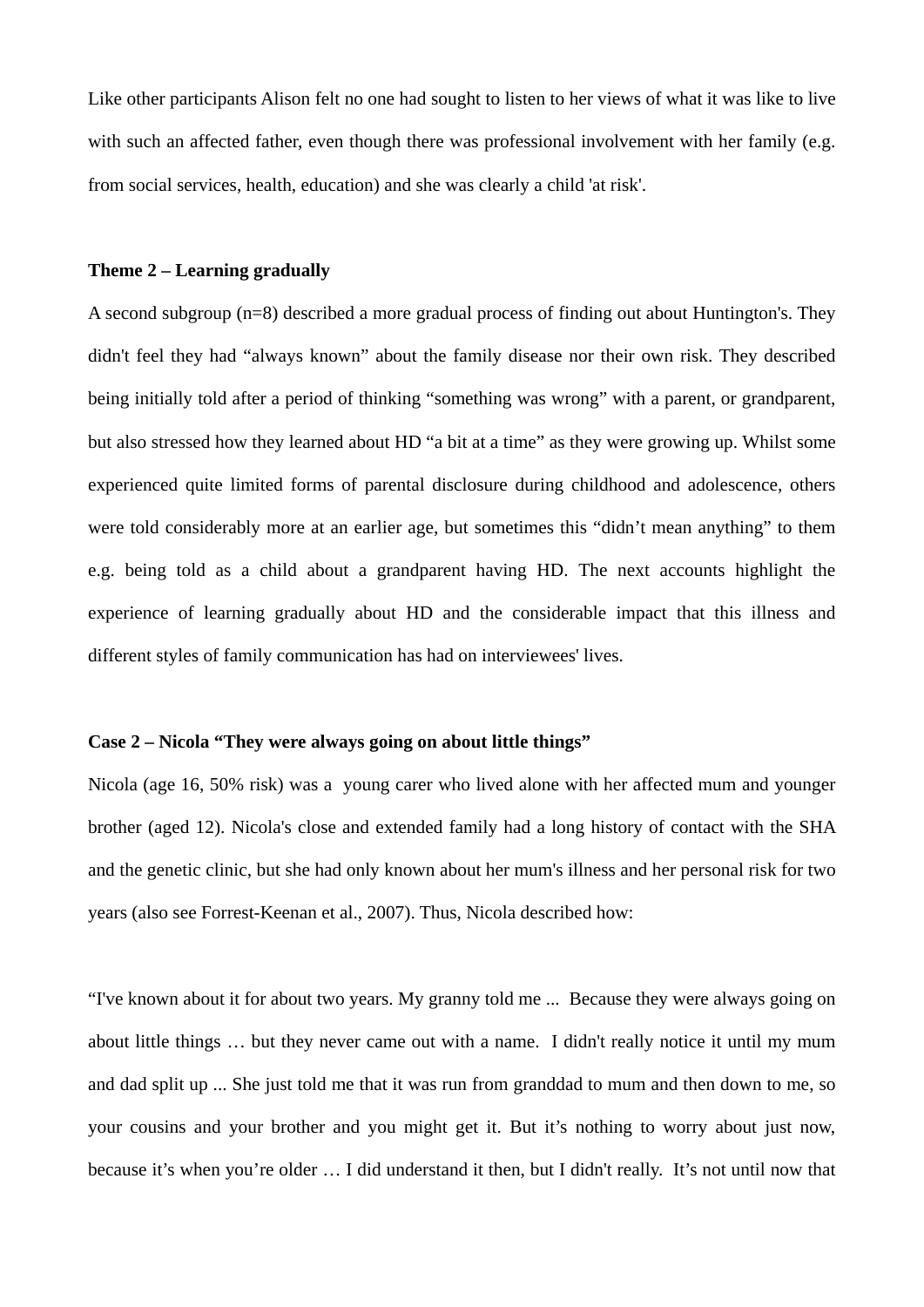I feel like more, I don't know ... But it wasn't open in my family before. Nobody spoke about it until everybody noticed how bad my mum was getting [and she went for the test – from fieldnotes] … And everybody just fights now, half of the family doesn't speak to one another because of all the pressures with having Huntington's. And see if you speak to somebody in the family that you're not supposed to, somebody else falls out with you … It's horrible that it's breaking the family apart ... I hate it being like this. And I just get really angry ... But I didn't really want to speak about it before. There's some things you just can't say ... Today's the first time I've ever really spoken about it."

Prior to being told about HD by her granny Nicola had sensed something was wrong because her relatives "were always going on about little things." Nicola's family colluded in the denial of the onset of her mum's symptoms (Kessler, 1989), which may have enabled them to maintain a situation of 'closed awareness' from Nicola - where several relatives know but fail to openly acknowledge or discuss it with someone who may have a right to know (Downing, 2001). Nicola was finally told when her parents divorced, becoming more aware of the changes in her mum once she became her key carer. When her mum was eventually diagnosed Nicola's family became more open about the cause of her behaviour but family dynamics significantly deteriorated. Although Nicola came from a large family who all lived nearby she described feelings of helplessness, anger and isolation (Forrest-Keenan et al, 2007), and a belief that Huntington's "tears your family apart." Like Alison she didn't feel she could speak to anyone in her family about her feelings, admitting this was the first time she had ever been so open - only now being able to ask for support with her caring role and for more information (particularly about testing). When asked about her views of having children Nicola asserted that:

"I've got a really strong opinion about this ... if I've got it I'm not having children at all ... it's pointless because you've just to put your children through what we're going through, like with somebody having it."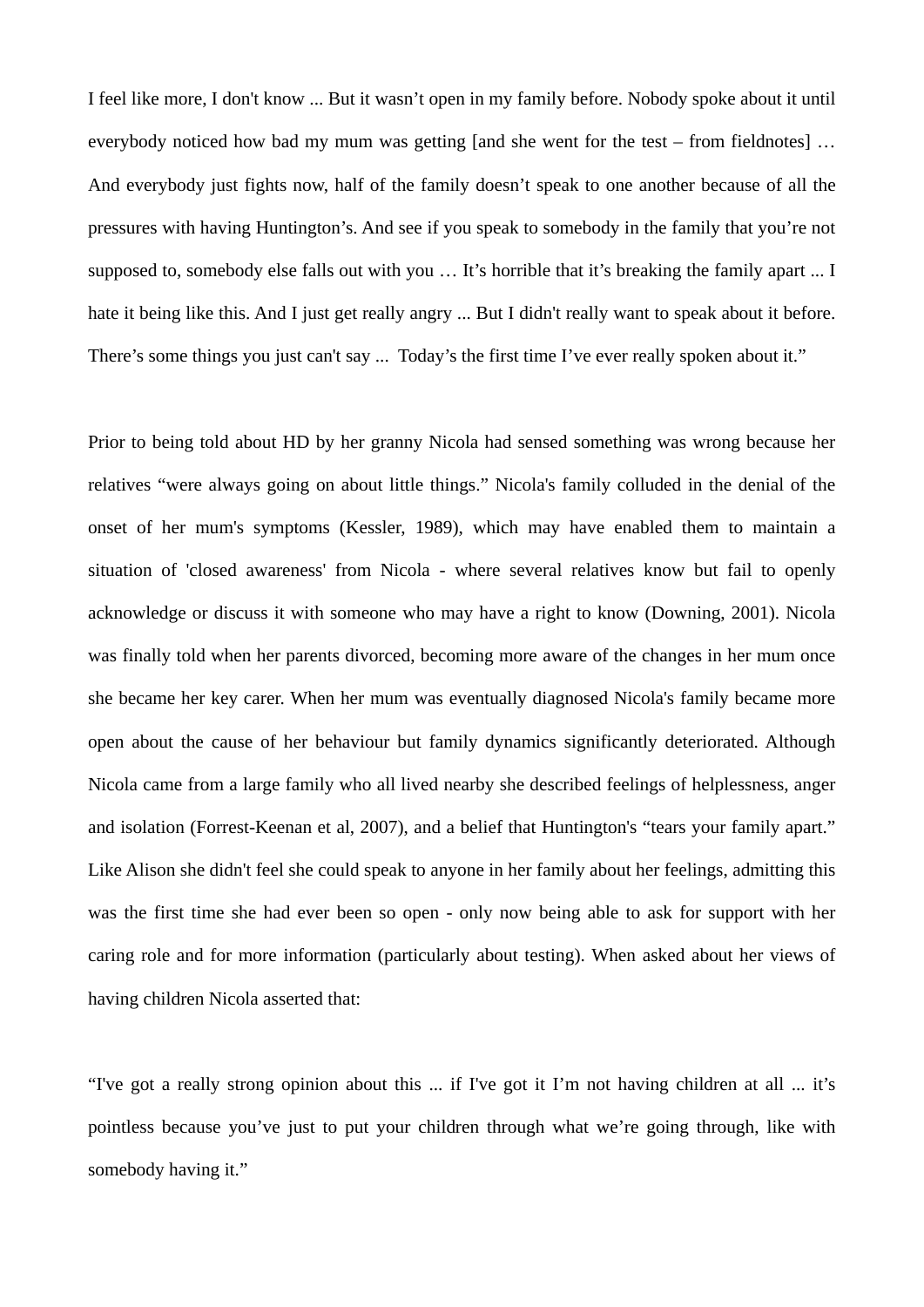For Nicola the experience of living with such an affected mother meant that if she finds out she is a gene carrier she doesn't want to have children i.e. she wasn't prepared to accept the parenting risk (Downing, 2001).

#### **Case 3 – Robert "It was a bit secret"**

Robert felt HD had been kept "a bit secret" by his mum until he was nearly an adult. When interviewed Robert was 18 and living with his father (affected with late stage HD), his mother (fulltime carer), and older sister. Since leaving school Robert had become a young adult carer, helping his mother to look after his father, whilst also caring for his elder sister who had learning difficulties. Robert appeared to be a linchpin for the family and without his presence there was an underlying sense of fear that it may breakdown (Forrest-Keenan et al., 2007). Robert described how his mum had told him a limited amount when he asked her in childhood, but deferred fully *alerting* and *educating* (van den Nieuwenhoff et al., 2007) him about the severity of his father's HD and his own high risk until he was 17. Thus, after initially questioning his mum when he was younger Robert didn't seem to pursue the subject with either of his parents, nor through any other means.

"My mum wasn't sure whether to tell me when I was about 10, I think she kept it a bit secret … So it wasn't until I asked mum later why dad couldn't drive that she began to say. I didn't fully understand at the time when she explained it, but she said it was an illness and it means that he won't be able to do certain things and you might notice some changes ... I began to notice how his movements and speech were affected and how going outdoors he would say people were looking at him in a funny way, and things like that. But the only time I really found out a lot was from a programme less than a year ago **...** My mum was watching it too … I was quite shocked there was a 50% chance of having it or not … Before I just knew the name, but I didn't really know too much about it ... I had just asked a few questions from my mum and it was really finding out little bits of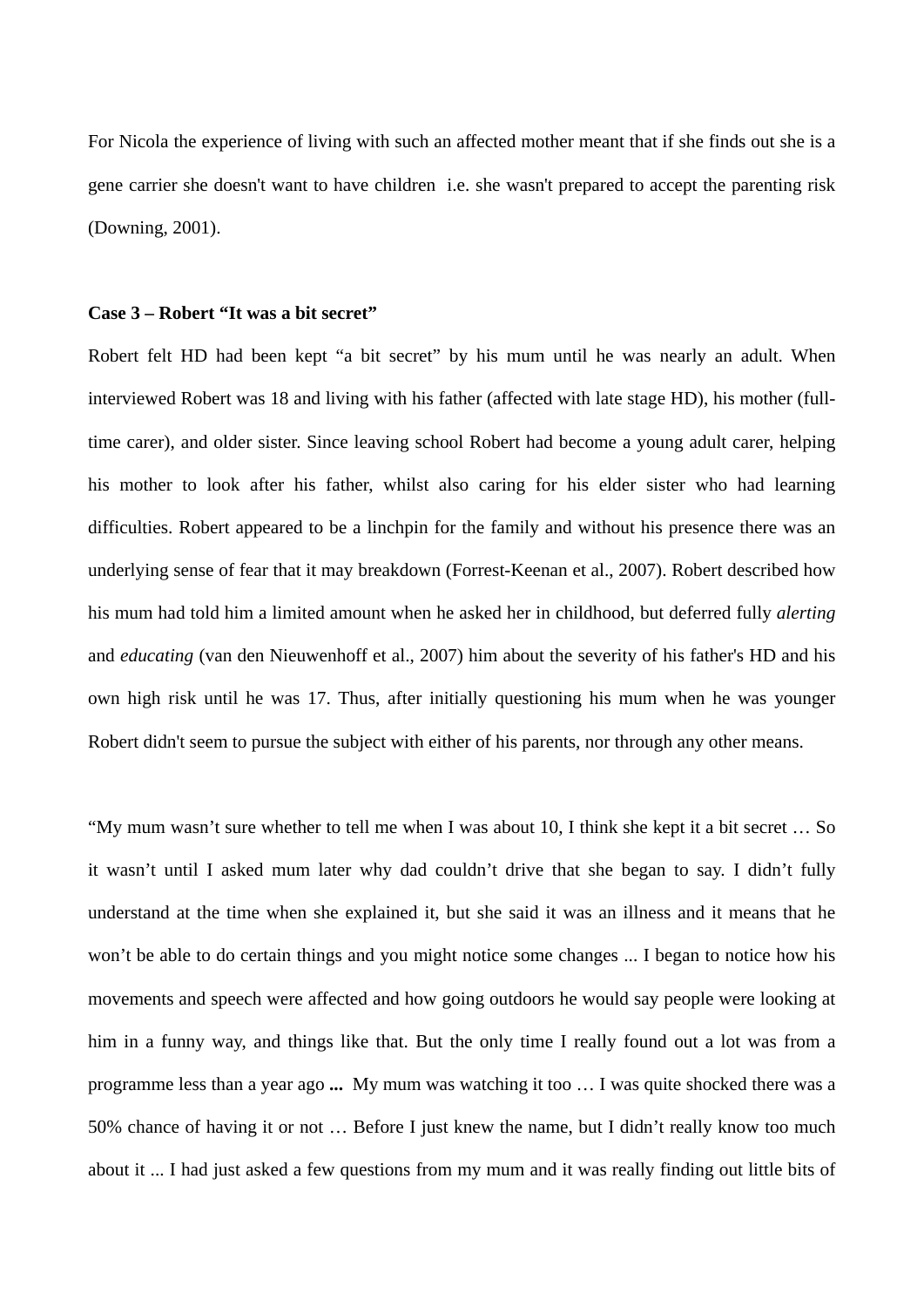information a bit at a time ... I guess if I was to learn so much very quickly it would have come as a shock ... but before seeing the programme or meeting Annie I hadn't really checked any books or anything for information on it.… I'd never really put much thought into it about the Huntington's disease and I think Annie's made me think a lot more about it, think about myself a bit more and how it does affect me ... because there's all these kind of tensions."

Although shocked at the news of his own risk Robert seems to support his mum's more lengthy disclosure style, and to believe he had been told in time. Nevertheless, he had only recently begun to reflect upon the considerable impact of HD on his life, mainly because of his recent contact with a professional (Annie) in the field.

From these accounts it appears that some young people do not seek out information or support from sources other than a parent (or grandparent) for what can be a considerable amount of their adolescence - even if they suspect their parent is selectively telling (Gallo et al., 2005), or where it means they have no one else to talk to. This is consistent with psychosocial work on child development and socialisation which suggests that although some children may sense parental 'procrastination,' 'half-truths' and distortions they may still conform to parent's wishes that they 'do not know' (Bowlby, 1988) accepting parental authority and children's dependence (Alderson, 1999b). This appears to have been a protective factor for Robert (e.g. limiting the burden of knowing his risk), but a considerable risk for Nicola (e.g. by increasing her isolation).

#### **Theme 3 – Kept a secret by parents**

A third theme concerned participants who described their family history of HD being kept a total secret from them by their parents  $(n=5)$ . Whilst three young people sensed "there was something wrong" when they were teenagers because they lived with an affected parent, or went to visit an affected grandparent, another two had grown up having no contact with any affected relatives and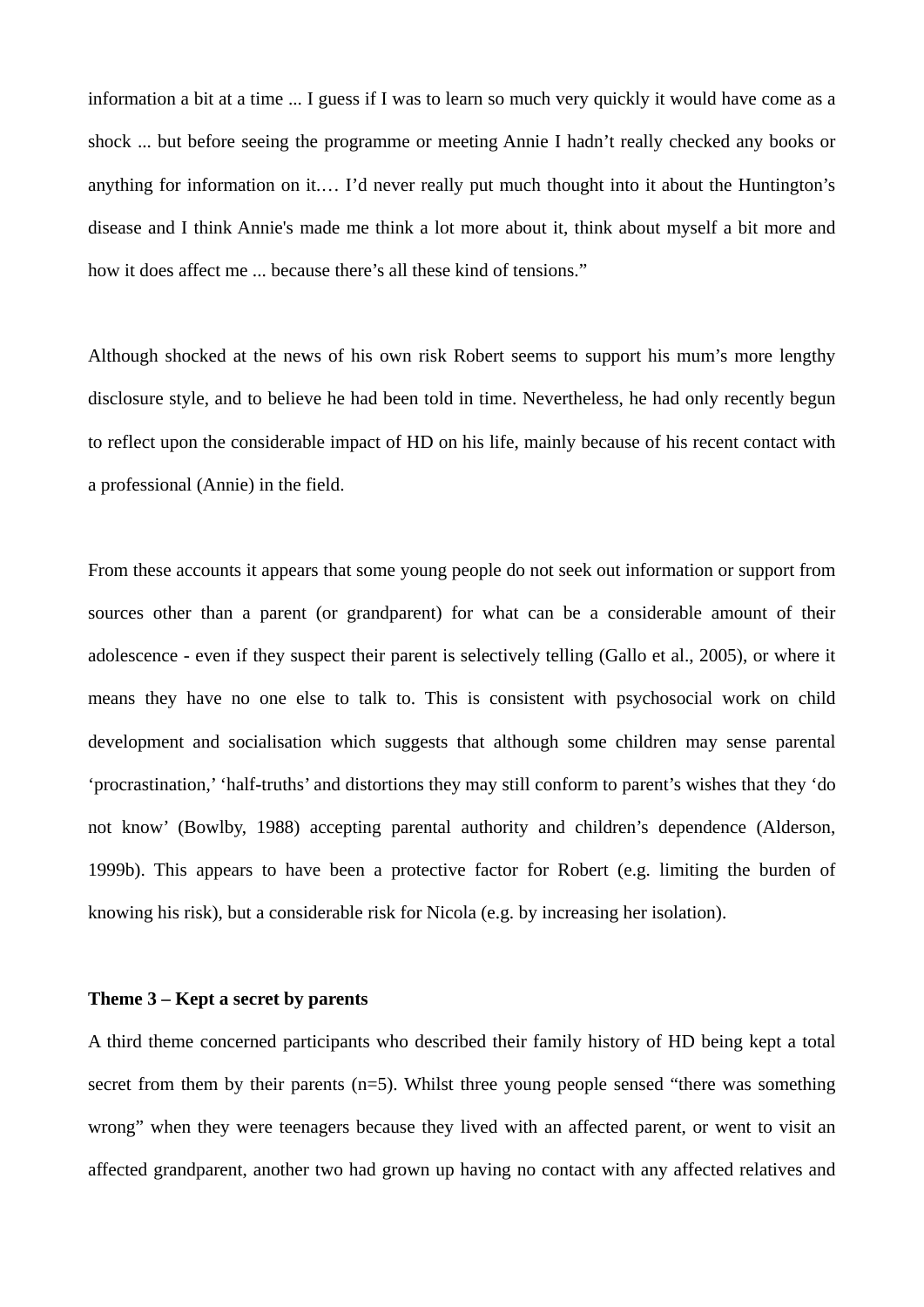were in complete ignorance about the family disease until their early twenties.

#### **Case 4 - Kate (and sister Claire) "I knew there was something"**

Kate (age 24, 50% risk) and her sister Claire (age 19, 50% risk) were not told about their family history of HD until they were young adults'. Their circumstances differed from previous accounts because they did not grow up with a parent who was affected with the disease, but they had visited their affected grandfather since childhood. Kate's mum knew she had the gene mutation herself, but had kept this hidden from her children using a proactive self-censoring style (Kenen, Ardern-Jones and Eeles, 2004). Thus Kate described how:

"I didn't know until I was 19 or 20 … by that time grandpa was quite ill and I had been at the stage of what is wrong? What is it? And there was fudging … I knew there was something … I had asked my dad 'what's wrong with grandpa?' but he never said anything, my mum had decided that she wanted to be the one to say ... I was very unhappy at home. Mum and I were arguing all the time. Just arguing about anything, about being irresponsible, about lots of stuff."

When she was growing up Kate had a very difficult relationship with her mother. She vividly outlined her mum's controlling and non-trusting style of parenting, but until she was 19 there was no explanation for her mother's behaviour (primarily fear that her daughter may get pregnant). Thus, when Kate was eventually told she experienced ambivalent feelings of relief, worry (about her mother becoming ill) and fear (of her own risk). Kate became so anxious that she experienced severe insomnia and suicidal thoughts (see Forrest-Keenan et al., 2007). At the same time she also felt a sense of relief because she now understood her mother's disclosure burden. From that point on their relationship significantly improved, but the relationship with her dad became more distant.

"When I found out I remember feeling my life was considerably shorter than it had been in the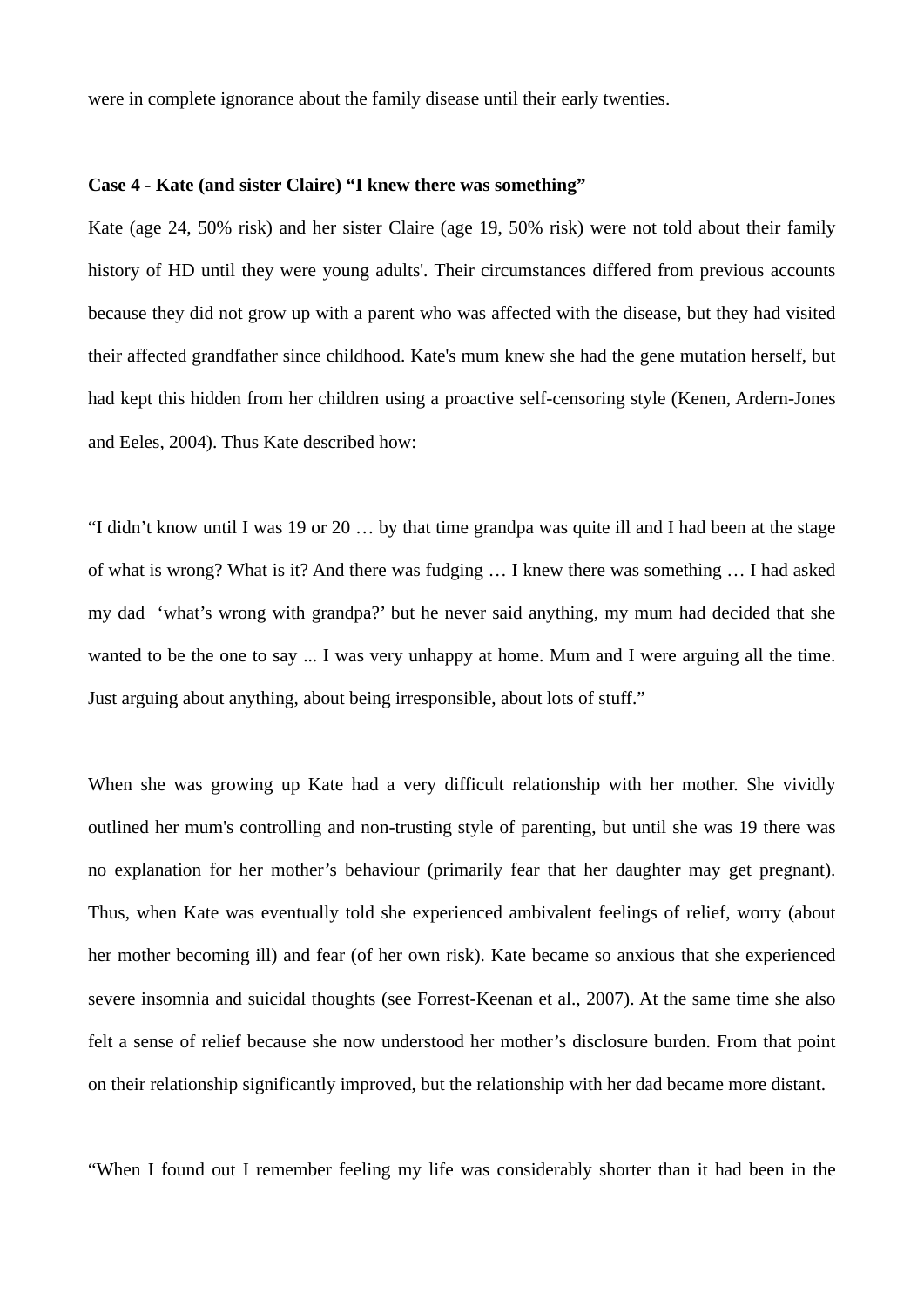morning when I woke up. I felt like something had been taken away ... but everything fell into place … why she was pressing this responsibility issue on me … And from that day everything was much better. It was like two new different people … It was such a relief … *we just fought so much before* ... Previously I would have been closer to my dad, but I have kind of drifted away from him … the way he approaches it sometimes irritates me and he doesn't have - although he is involved in it he doesn't *know* what it feels like."

Kate and her mum also talked about whether to tell her younger sister, Kate agreed with her mum's decision not to tell Claire, colluding in her parent's secret keeping. But as her sister went through her teens Kate described watching her mum use the same oppressive parenting style with Claire, as Kate had experienced:

"She said she wasn't going to tell my sister at the moment because she felt she was too young – and I agreed … she shouldn't have to worry about that ... And then I saw her put pressure on her, almost test her, almost testing to see if she was ready ... Wanting her to take responsibility …. Sort of just wanting her to think for herself and just being an adult. She was looking for some signs of an adult nature before she told her. And in me as well."

Kate's account draws attention to her mum's anxiety about telling her children, and how this may impact on parenting styles (e.g. controlling and oppressive) and forms of communication (e.g. secretive and testing for maturity). Six months later Kate agreed to a second interview, and brought Claire along (who was now 19). Kate's feelings about her own risk had changed: "I've not been obsessing about it very much lately, I've been quite relaxed." Whilst Claire - who had only known about their family history for a year - described feeling angry, hurt and disappointed at her mum and sister for keeping HD a secret from her, and the lack of trust she felt this embodied.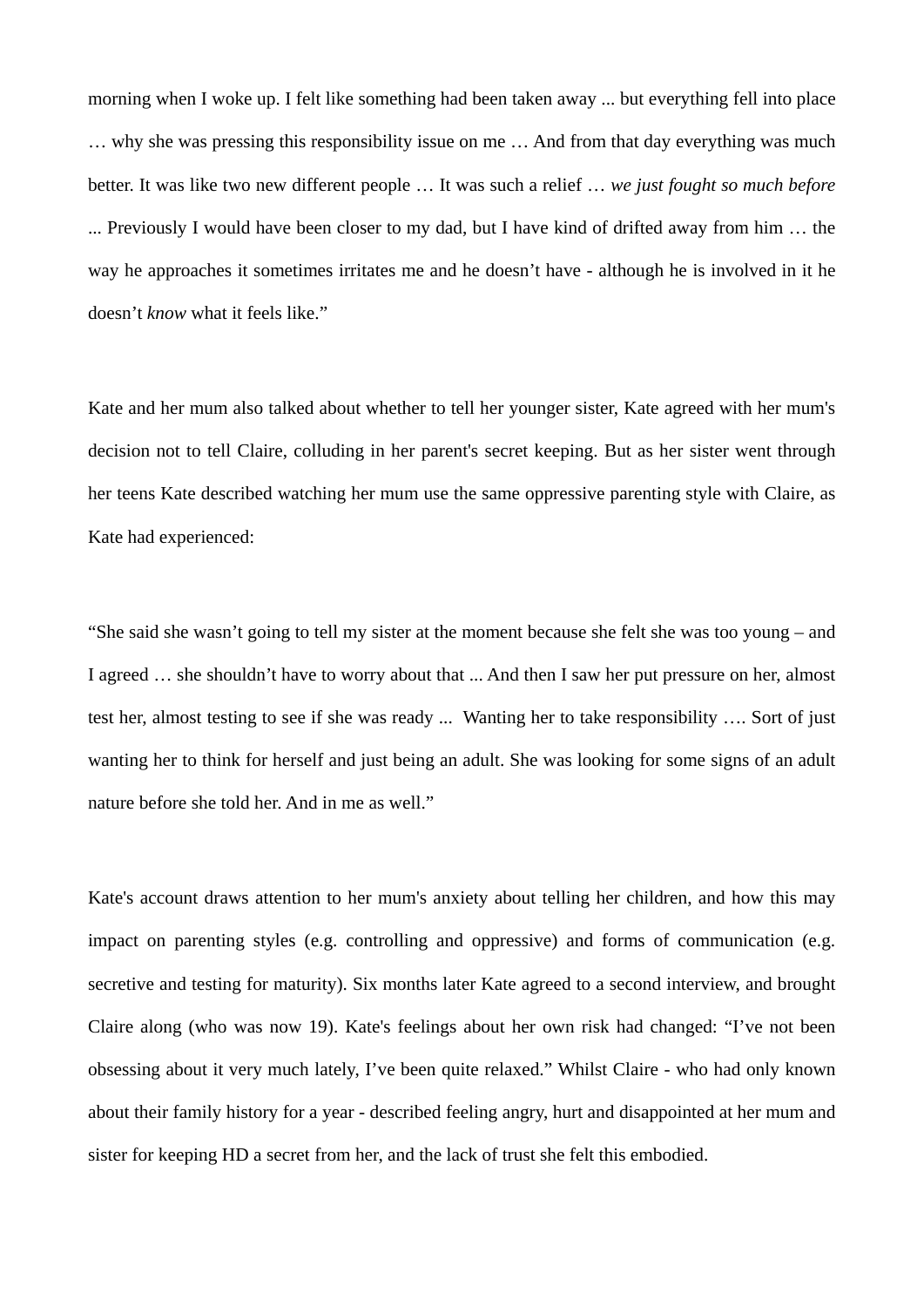"I was quite angry at one point because I hadn't been told … and almost disappointed they thought I wouldn't be able to deal with it … I felt I wasn't trusted … But I understood why they didn't tell me ... I try not to let it get me down ... I'm busy with work all the time ... It's just some days, normally at the weekend, those are the sort of days when you start thinking about other things and that's when it sort of creeps up."

Claire described how she "went off the rails" for a few months after she was initially told – binge drinking and staying out late - but within a year she began "caring about" and "planning for things" again. Family relationships between her mum and the two sisters also improved, and ultimately Claire felt she understood why they had kept it a secret.

## *Grew up in ignorance*

A further two participants had grown up in complete ignorance about their family history of HD until adulthood because it had been kept a secret. One didn't see an affected relative until she was a young adult and the other had still never met a relative with HD.

#### **Case 5 - Stacey**

Stacey (age 20, no longer at risk) described having only known about her family history of HD for a year and very much supported her parents decision to keep her grandma's illness and dad's 50% risk a secret from her and her sister whilst they were growing up. Stacey's dad had recently been for the test and discovered he did not carry the gene. Although Stacey was relieved she remained anxious about her extended family, agreeing to collude with her mum in keeping HD a secret from her cousins. Thus, Stacey described how her sister went:

"onto the internet and she put two and two together with my grandma and asked mum and dad ... I think mum and dad were scared … they had known for ten years that my grandma had it before we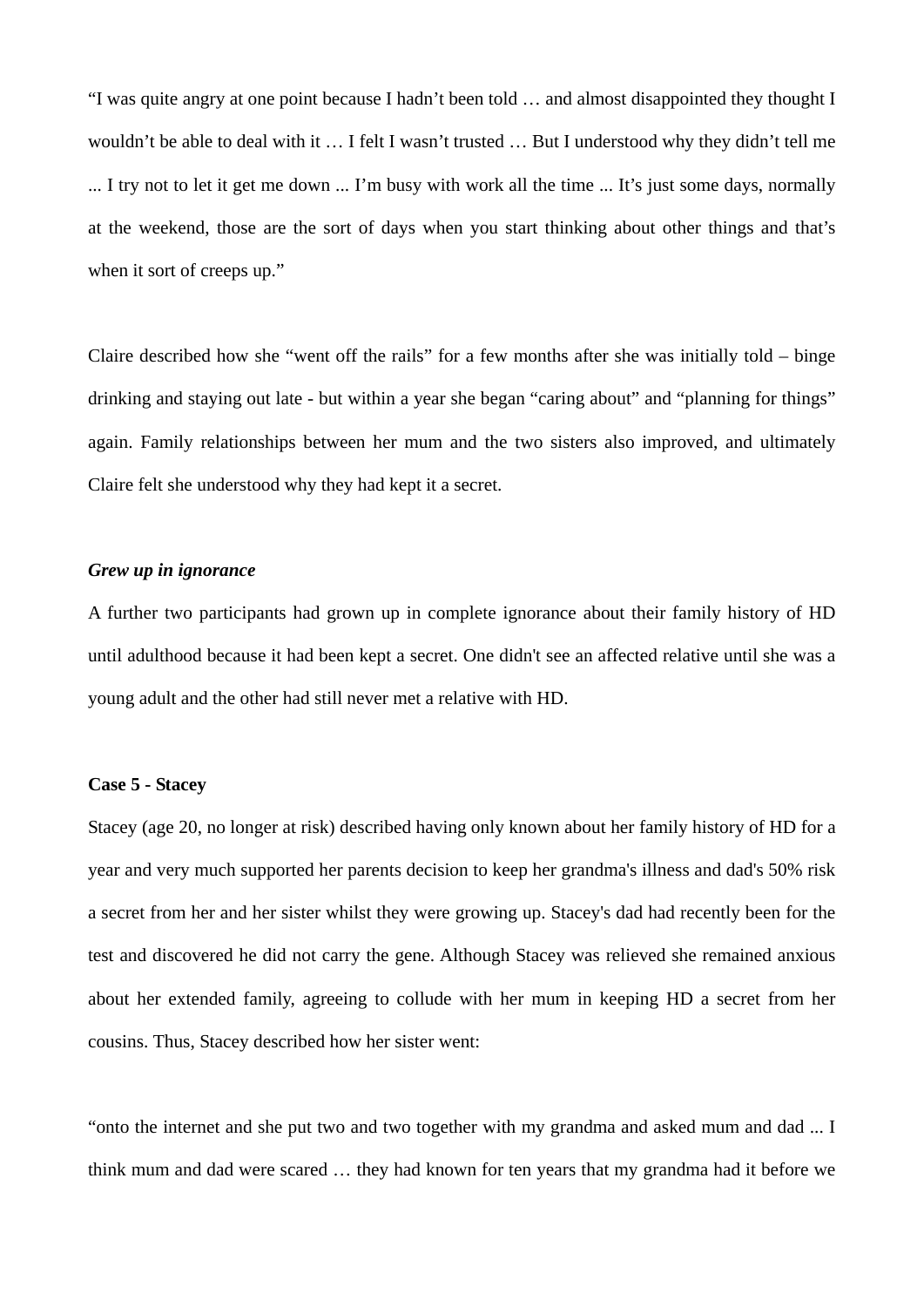found out ... and I think when they did find out I was still quite young [age 10]. So I think they were just wanting to find the best time to tell us. It didn't bother me because … I knew they had our best interest at heart ... and I'm a worrier as well. I take after my mum ... Once I found out, it was still there - thinking about my cousins and my uncles and that - but I was just relieved that dad didn't have it ... but that was one thing my mum said 'don't tell your cousin'. And I said, no I wouldn't."

Again, Stacey's account highlights parents' anxiety about finding the 'right time' to tell their children, in this case choosing to wait until they were young adults, although their eldest daughter deduced the cause of her grandmother's symptoms before their parents found the 'right' opportunity. Interestingly, Stacey's parents had known about her dad's family history for a decade before their children found out, but this secrecy does not seem to have had a detrimental impact on family relations either before or post awareness. This suggests her parents used a different parenting style to Kate's mum, and/or were perhaps better able to contain their own anxiety from having any impact on their children.

#### **Theme 4 – HD is a new diagnosis**

The last theme concerns participants who experienced HD being a new diagnosis  $(n=5)$ , where their family had known a parent or grandparent was ill but not what was wrong, the diagnosis of HD being unexpected and 'out of the blue'. In a similar way to participants from whom HD had been kept a secret, this group described two quite different reactions to finding out about their family history.

#### *"It was a huge shock"*

Two young adults described HD being a new diagnosis, both of whom who had contact with their affected parent when they found out, but did not live in the family home. They experienced feelings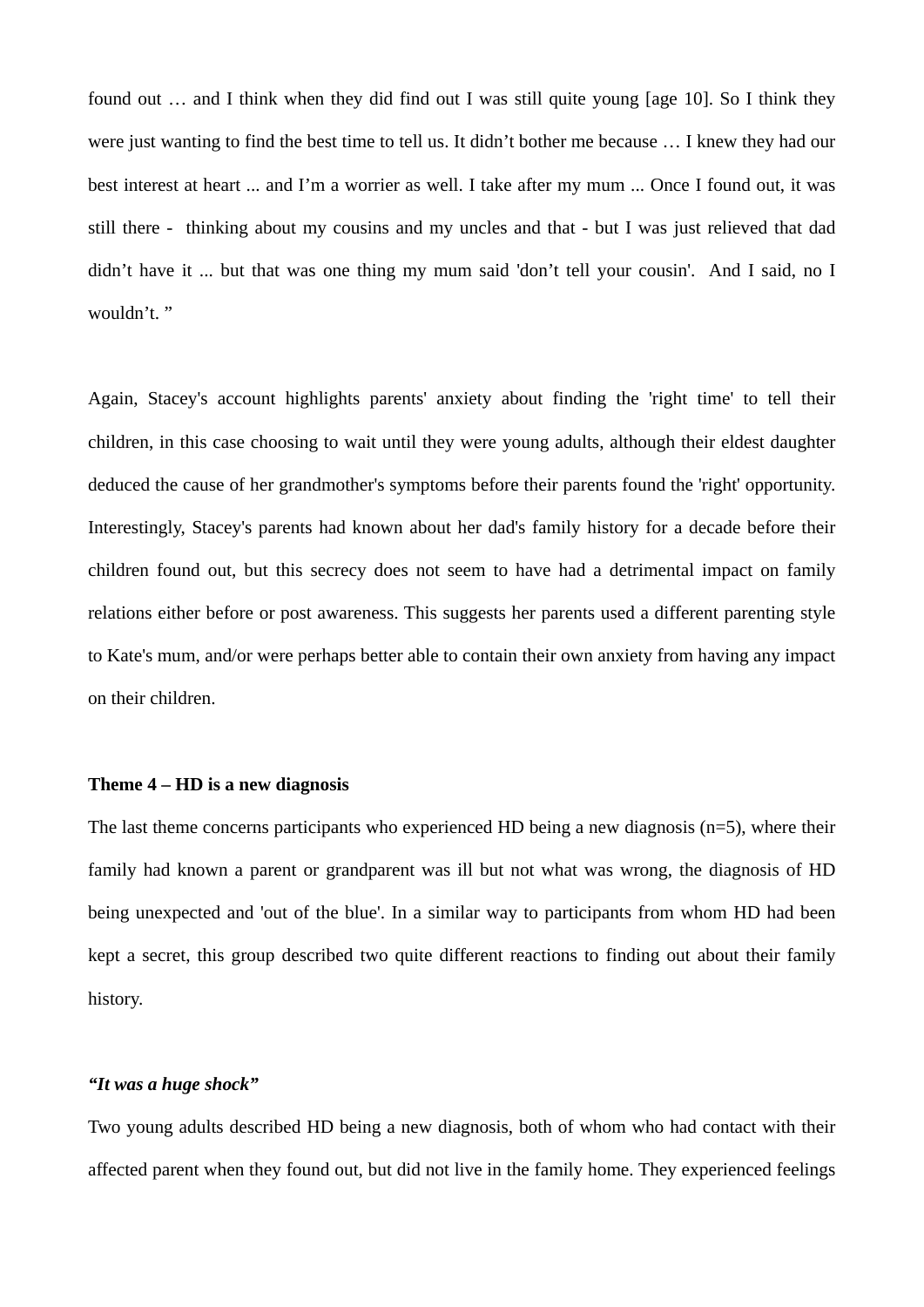of shock, panic and immense anxiety about their own risk (Forrest Keenan et al., 2007), as did Kate (see Theme 3), and all had wanted to get tested straightaway. Like Kate one had been to speak with a genetic counsellor and the other was considering it, but none had taken the test as yet.

Two young people (aged 15 and 16) also described knowing nothing about their family history until they were 12 when a parent went for a diagnostic test and discovered they had early signs of Huntington's. Both were informed by their parent about the diagnosis soon afterwards, and they reflected that finding out was a "huge shock" with which they were still trying to come to terms. There was a sense that these parents had perhaps 'blurted out' the news about HD, in a shocking manner (Forrest Keenan at al., 2007; Klitzman, 2007). In contrast to other participants these two accounts mainly focused on the life-changing events which took place *after* being told e.g. a parental divorce and becoming a young carer. Daniel (age 16, 50% risk) was particularly assertive about how his life had changed since finding out about HD - he was now the sole carer for his affected father who was estranged from his mum, admitting that this new role could be extremely stressful (see Forrest Keenan et al., 2007).

## **Case 6 - Clara** *"It wasn't a huge thing"*

Clara's account differs from the others in this group as she (now 22 and a gene carrier) appears to have coped well with finding out about her family history of HD in her mid teens, and with her own carrier status since then (also see Forrest-Keenan et al, 2007). Whilst she was growing up Clara and her family had known there was something wrong with her grandfather, but it wasn't until she was 15 that he was diagnosed with HD. That year she also found out that her mum was a gene carrier and about her own risk. As Clara's grandparent's lived nearby she witnessed her grandfather's deterioration, as well as her grandmother's burden of caring for him before he moved into a nursing home. However, she reflected that: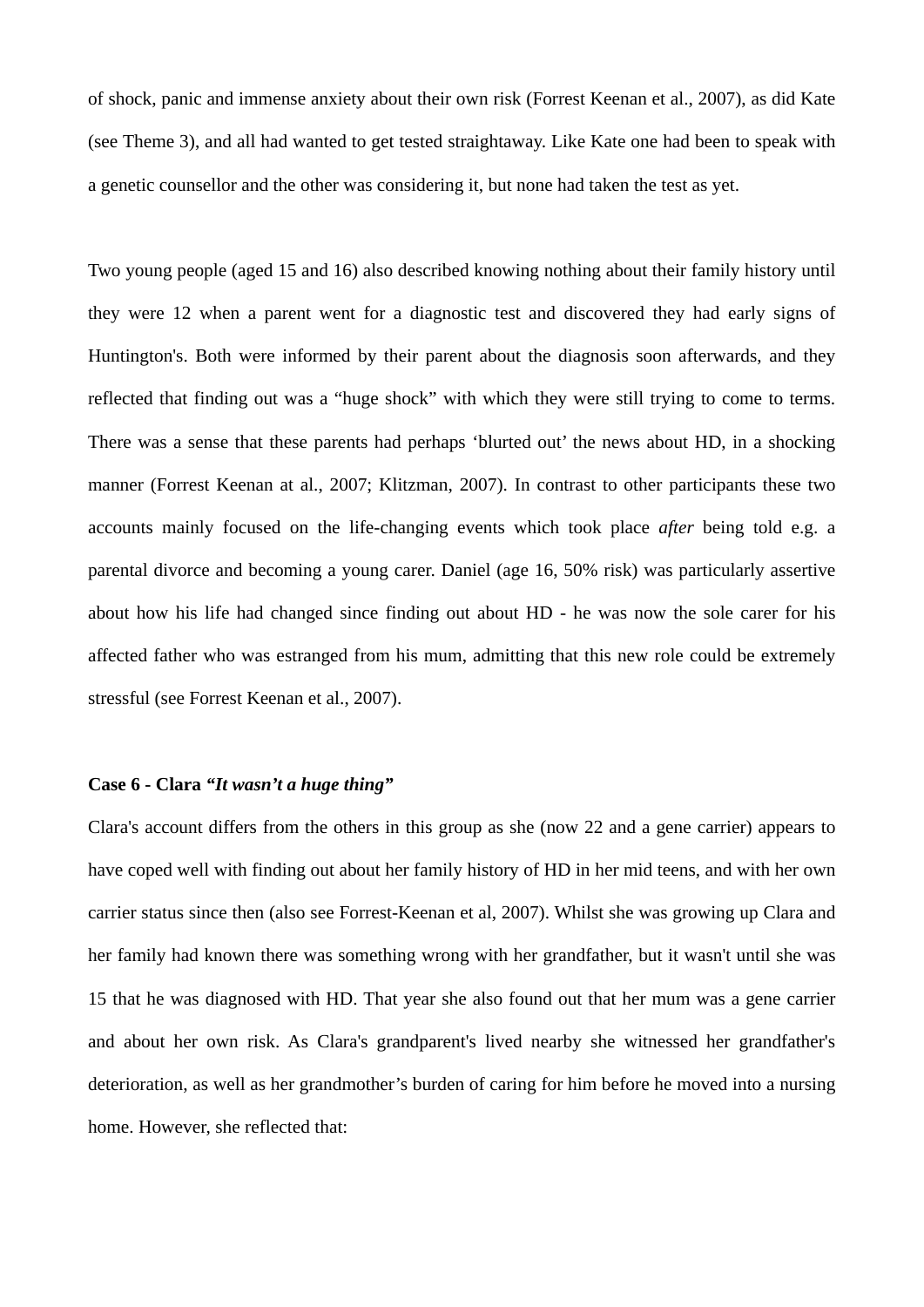"It wasn't a huge thing - we knew grandpa was ill, it was just a name to what was happening … We didn't know then my mum was going for the test ... But once she had the test and come to terms with it herself they got the two of us together and sat us down one night at tea and said this is what it is and this is what's happening. A strange tea conversation … I understood it wasn't going to affect mum at the time and you're so young yourself, you don't really think about the consequences for you ... My little brother would have been about 8 and I think it's been different for him than it has been for me because he's been brought up with it. I found out about it when I was a bit older, but he was only young when he found out. But in a way I think that's a good thing, because it's not such a, it's something he's been brought up with, it's something he knows there's a possibility of in life. It's not such a shock as it were."

Clara's account suggests her parents chose an open style of communication (Kenen et al., 2004) in order to tell their children about their grandfather's diagnosis. Then once their mum had "come to terms" with her result she also told them about her status and their personal risk, supporting other studies where parents needed time to make sense of their own risk and to assess the receptivity of their children (Forrest et al., 2003; Gaff et al., 2007). Clara seems to have been told in a calm and supportive manner, in an everyday family context (i.e. having tea) with both parents and children present. Thus, although Clara found out the same information as Kate the circumstances were considerably different. For Clara there was a more open and supportive form of communication, no controlling or 'testing' parenting style in the pre-awareness stage, and she was told at a younger age, all of which appear to have contributed towards her ability to cope. Clara went on to describe her views about living with her gene-carrier status, and the possibility of having children in the future:

"When I got the result ... it's one of those things where you think about it all the time, and then one day it just goes to the back of your mind ... and we will definitely have family. We will have our own ... that's what I wanted and that's what my husband wanted ... We did talk about adopting at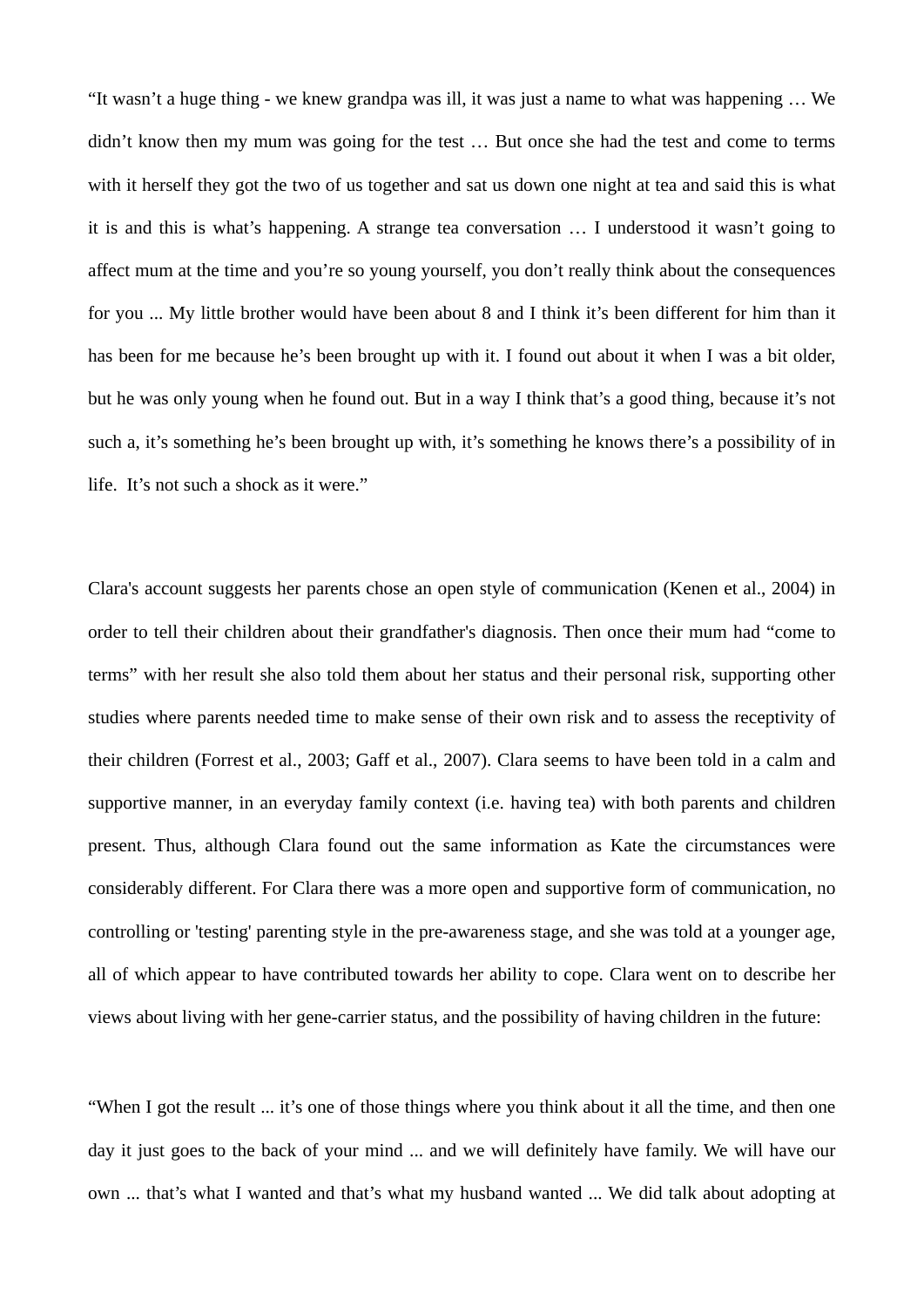one point. But, I don't see the need to. By the time they've grown up, hopefully there will be some kind of cure ... So I don't see it being that much of a problem really."

Clara's experience of HD was considerably different from Kate, she was able to assimilate the news about her grandfather's illness and mum's result into her daily life, and even knowing her own carrier status she had gone on to get married, begun a successful career and was planning to have children, accepting the parenting risk (Downing, 2001). She was optimistic about the future, believing in a discourse of hope (Novas, 2005)**.** 

## **Discussion**

This paper explores one issue that emerged in a study of young people's experiences of living in a family with HD, that is, how young people find out about their family history. A qualitative thematic analysis was undertaken which revealed four main themes: having always known about HD, learned gradually, HD was kept a secret, or it was a new diagnosis. In particular, the timing and style of disclosure from relatives, and an individual's stage of awareness, were fundamental in structuring participants' accounts.

The majority of participants were told about HD in childhood  $(n=21)$  and many  $(n=15)$  described having "always known". This suggests some families choose an open style of communication with their children. Those who had "always known" either lived with, or were in close contact with an affected relative, which may have encouraged disclosure. Our data highlight how children can be active agents in their own learning about HD, for example, through "watching," "hearing," "asking," or "searching" (Alderson, 1999b; Easton, 2003). Nevertheless, some chose not to ask questions because they wanted to protect their parents (Skirton, 1998), or had learned not to break 'family rules' of silence (Easton, 2003). Three participants also described being told as a child about a grandparent having HD, but that it "didn't mean anything to them" until they were teenagers.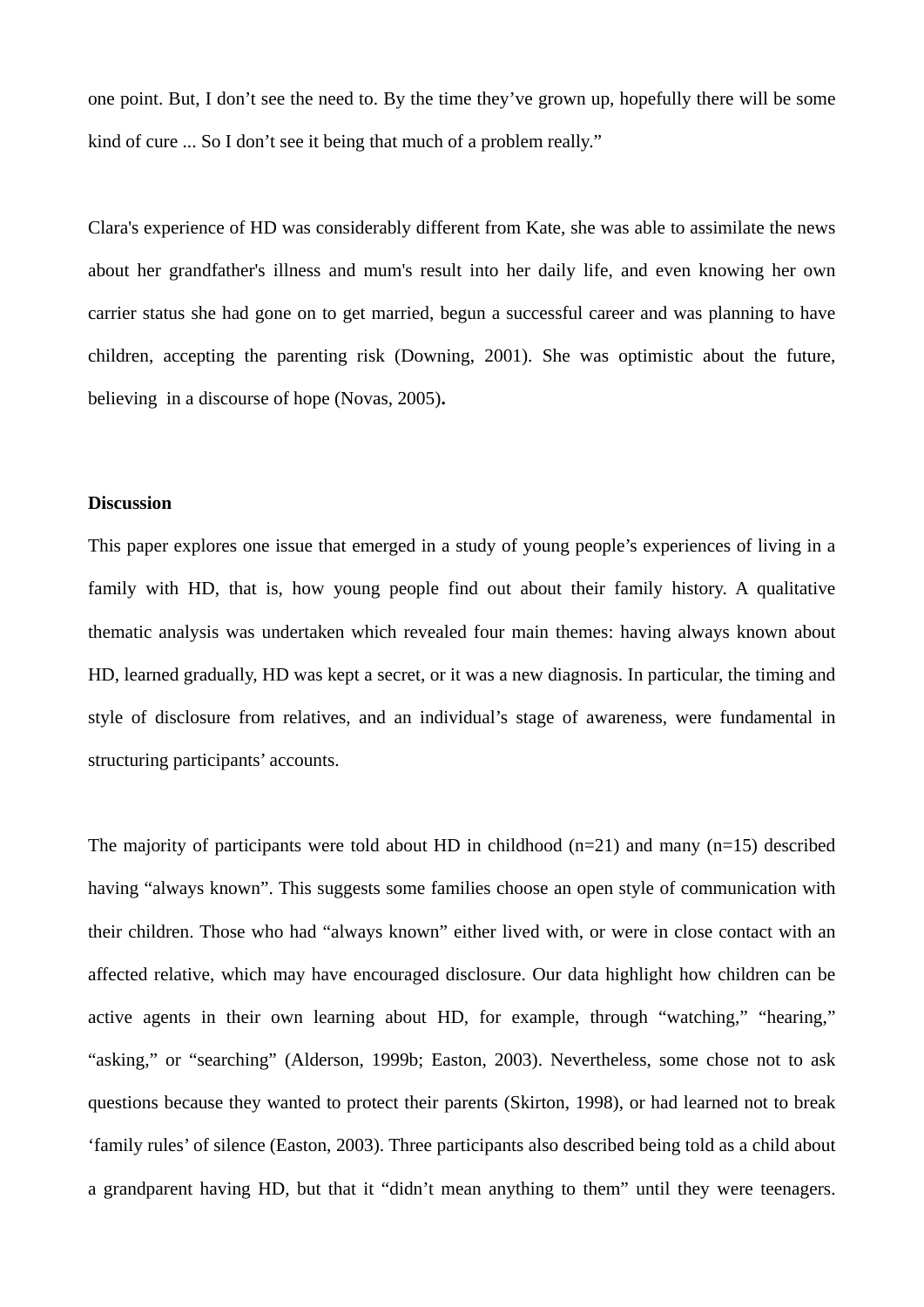Thus, children may have 'limited awareness' (Downing, 2001), where the term Huntington's becomes known, but it means very little to them at the time. Nevertheless, whilst some did not remember "or really understand" the first information they were given they did recall feelings e.g. of shock, upset, fear – or ambivalence because this 'telling time' brought them closer to a relative, affirming (or initiating) trust (Klitzman, 2007). Other participants wanted to know more about HD around the age of 11/12, probably reflecting a different stage of cognitive development (Easton 2003; Gallo et al., 2005).

Participants who were told gradually about HD gave more complex accounts, similar to Downing's (2001) five stage continuum. For some disclosure was limited even until late adolescence, whilst others were told more - "bit by bit" - from an earlier age. Our findings highlight a period of initial awareness which could be distressing, particularly where a lone parent was diagnosed with little family or professional support (see also Forrest-Keenan et al., 2007).

Like other studies we found participants whose parents had chosen to keep HD a secret, disclosing in late adolescence or adulthood. The first subgroup had contact with an affected parent/grandparent in childhood and adolescence and described feelings of confusion about their family dynamics, and a sense of "knowing something was wrong" but not what. Our results bring attention to a 'testing' form of parenting disclosure, supporting other work on families with HD (Downing, 2001). The second subgroup had no contact with an affected relative and grew up in complete ignorance about HD (although Stacey unknowingly lived with an at-risk father). Participants in this small subgroup not only understood but supported their parent's decisions to defer telling them, demonstrating that nondisclosure may be supported by participants even into adulthood.

Our results also draw attention to participants for whom HD was a new family diagnosis. For most in this group finding out was a "huge shock" triggering anxiety (Forrest-Keenan et al., 2007). The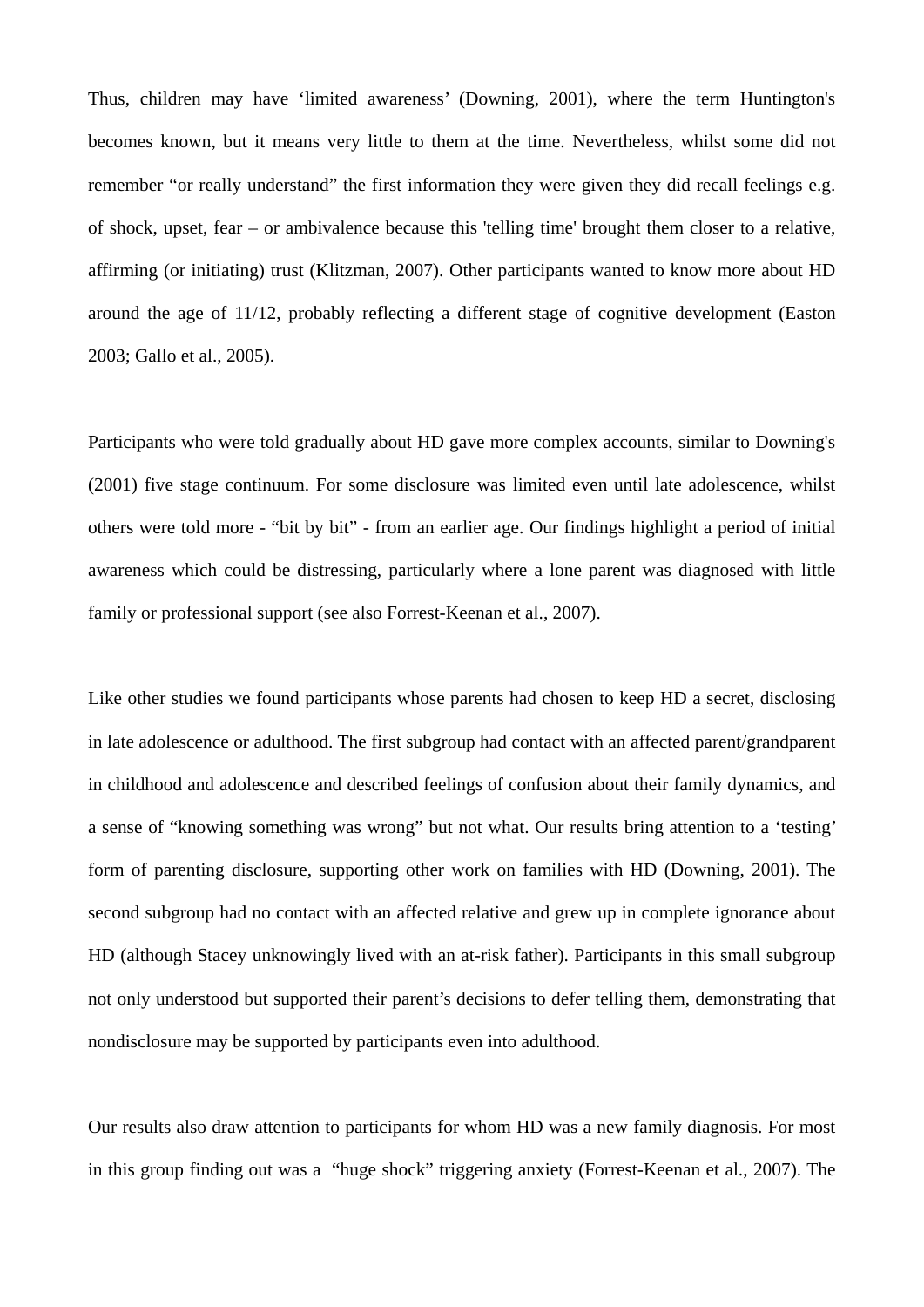two younger interviewees primarily focused upon the traumatic events after their parents' diagnoses such as divorce, unemployment, moving house and becoming a young carer, again suggesting the initial period post diagnosis can be stressful. Participants who find out in adulthood (whether it was kept a secret or a new diagnosis) are likely to have little knowledge about HD; consequently their support needs may be different from those who have grown up knowing (Etchegary, 2006). This may be particularly important if they have made major life decisions which they may not have chosen if they had known, and/or they react by needing to regain a sense of control e.g. through predictive testing (van der Steenstraten et al., 1994). In contrast Clara's account highlights that some younger people do cope well with being told about Huntington's and their own personal risk (see also Cox and McKellin, 1999).

Our data supports a small body of work which suggests that those children and young people who have close contact with a relative affected by HD want to know what is wrong and can cope with knowing (something) from an early age (van der Steenstraten, Tibben, Roos, van de Kemp, & Niermeijer, 1994; Skirton, 1998; Forrest Keenan et al., 2007; Holt, 2007). When children are not told, but sense something untoward, they feel anxious and confused and have little understanding of an affected person's behaviour or overprotective parenting (Easton, 2003). This supports studies of nondisclosure in other areas e.g. parental cancer, or parental AIDS/HIV, negating the protective element of secrecy and silence about illness (Slavin, O'Malley, Koocher, & Foster, 1982; Katz & Jay 1984; Skirton, 1998; Waugh 2003).

This study lends some support to there being a 'critical age' for finding out, that is, a time where the benefits of telling outweigh the benefits of not telling. The approach to adolescence was an important time for some to know (more), whilst others coped with finding out earlier, or with limited forms of disclosure even up to late adolescence/early adulthood (Gallo et al., 2005:272). For those who learned gradually there was an important distinction between being told about a parent's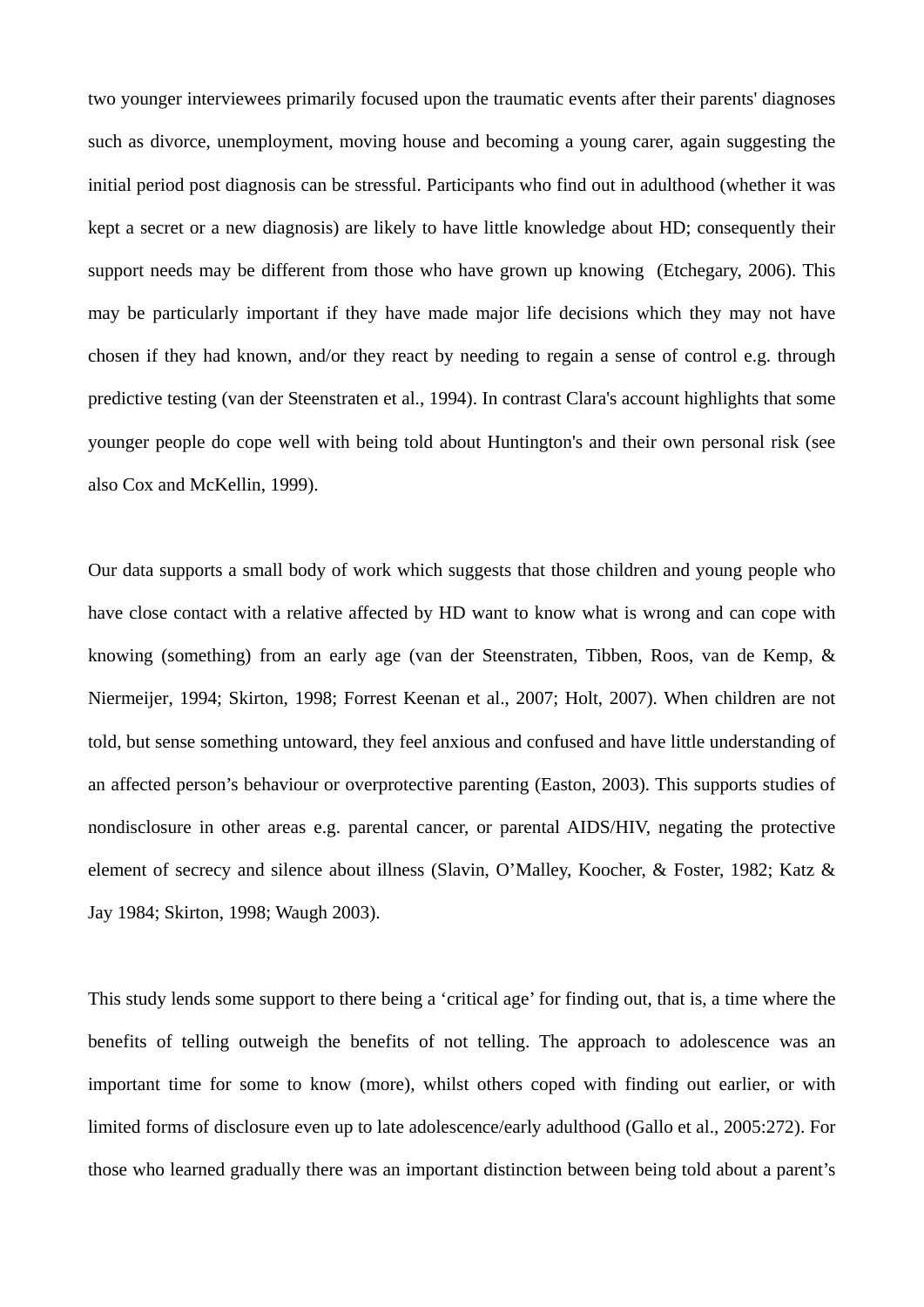illness first, then later about one's own risk (Klitzman, 2007). Thus, telling children about Huntington's is not a one-off event but a potentially lengthy process of disclosure (Forrest et al., 2003) which should be negotiated at the child's pace (Gallo et al., 2005).

Our findings draw particular attention to children's experiences of parental anxiety about disclosure of genetic risk demonstrating how this may impact on family relationships, parenting and styles of communication, similar to studies exploring telling children in other hereditary disorders (Featherstone et al., 2006; Metcalfe et al., 2008). Participants revealed a range of attitudes towards their family's style of communication - from anger at "everybody fighting" and distress about things being kept hidden, to acquiescence about, and even an understanding of parents 'disclosure dilemmas' (Forrest et al., 2003). Where HD had been more open in a family some participants were supportive of this, whilst others had possibly been told too much, in a distressing manner. Thus, we observed five disclosure styles similar to Kenen et al. (2004), adding two new categories from our results: 'open and overloading' and 'proactive testing,' both of which could have a detrimental impact on participants' well being and family relationships. There may be more open styles of communication in families affected by familial cancer (Forrest et al., 2003; Gaff et al., 2007) indicating some styles of communication may be more or less prevalent than others depending on the nature of the disease and availability of treatment (Wilson et al., 2004).

Our findings also support previous studies which show that authority rules based on social constructions of family and kinship may influence genetic disclosure (Forrest et al., 2003; Featherstone et al., 2006). Like Featherstone et al. (2006) we found collusion between generations to protect others and secret keeping across generations (vertical blocking), but also within generations (horizontal blocking) because participants lacked the 'authority' to tell certain relatives.

Our analysis reinforces the role of 'pivotal' relatives in disclosing or withholding information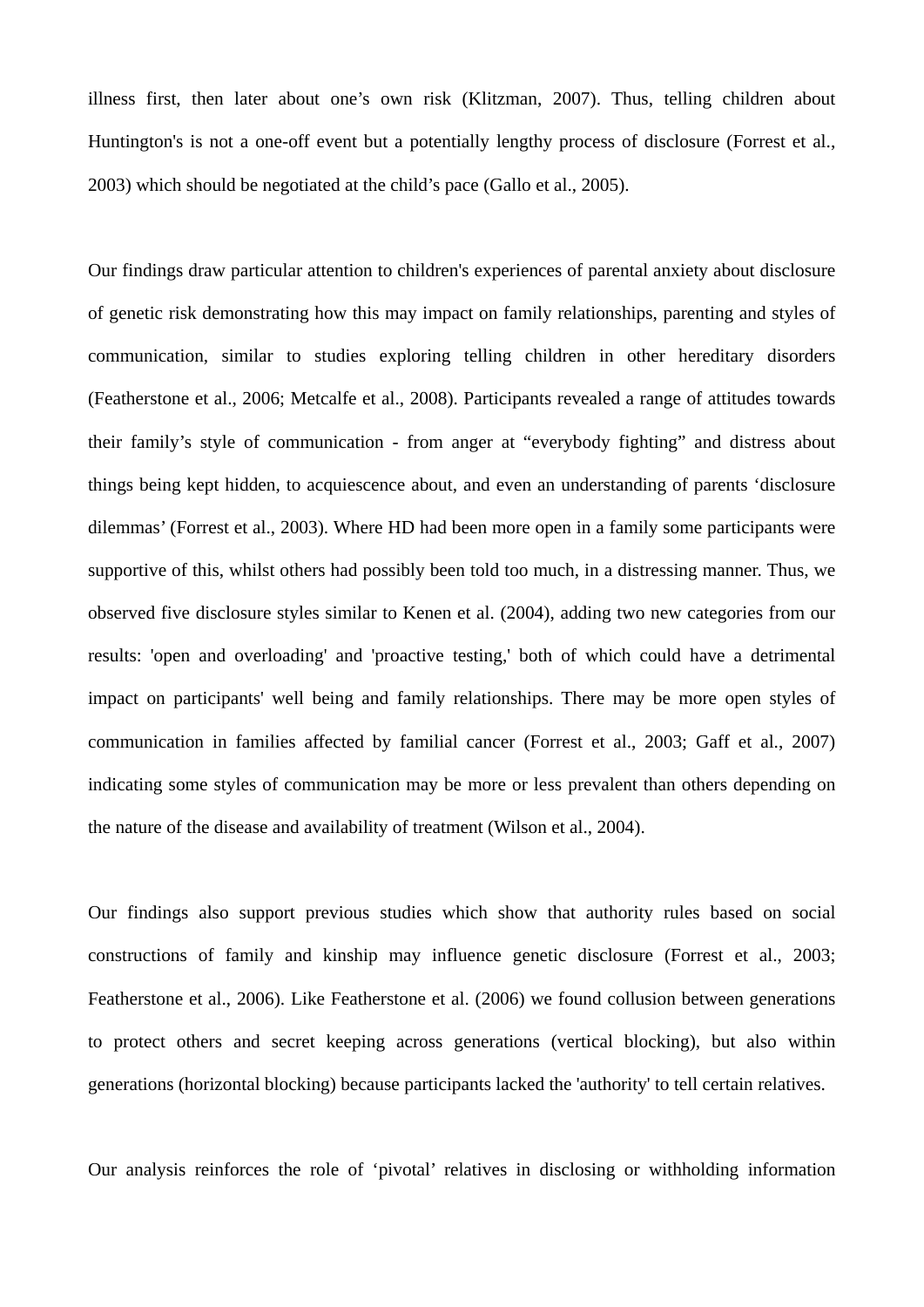(Forrest Keenan at al., 2005), and the extent to which their influence may be protective for some young people whilst increasing the vulnerability of others (e.g. by keeping silent about suspected abuse). Disclosure may also be highly gendered (D'agincourt-Canning, 2001; Forrest et al., 2003; Featherstone et al., 2006), as women are often the 'gatekeepers' of genetic information (Richards, 1993). At the same time some fathers do take responsibility for telling relatives (Forrest-Keenan et al., 2005) and may also influence womens' disclosure decisions (Gaff et al., 2007).

Young people use various defense mechanisms to cope with any knowledge and/or experience of HD such as: denial, avoidance, minimization or assimilation (Power, 1977; Forrest Keenan et al., 2007), drawing upon personal, interpersonal and group styles of coping (Easton, 2003). In addition, some young people's sense of self-belief may protect them from anxiety (Skirton, 1998), whilst others may be experiencing loss or grief (Skirton, 1998; Sobel & Cowan, 2003). These accounts demonstrate that young people's views and experiences of HD are varied, with some coping well and others experiencing considerable anxiety, or even physical and/or emotional harm (Forrest-Keenan et al., 2007).

Similar to studies of other sensitive issues e.g. sexual health and disclosure of abuse (CRFR, 2007), we found that young people may value the opportunity to talk about HD with a parent/relative, or someone outside the family (Forrest-Keenan et al., 2007) at their own pace and when they are emotionally and cognitively ready. We observed various triggers for more information and support, which brought Huntington's and one's personal risk to the forefront of participants' attention e.g. a relative's death, parental divorce, career/exam choices, first relationships and having 'free time', what McAllister (2002) refers to as changes through time and illness-related events.

#### *Study strengths and limits*

This study breaks new ground through exploring young people's experiences of growing up at risk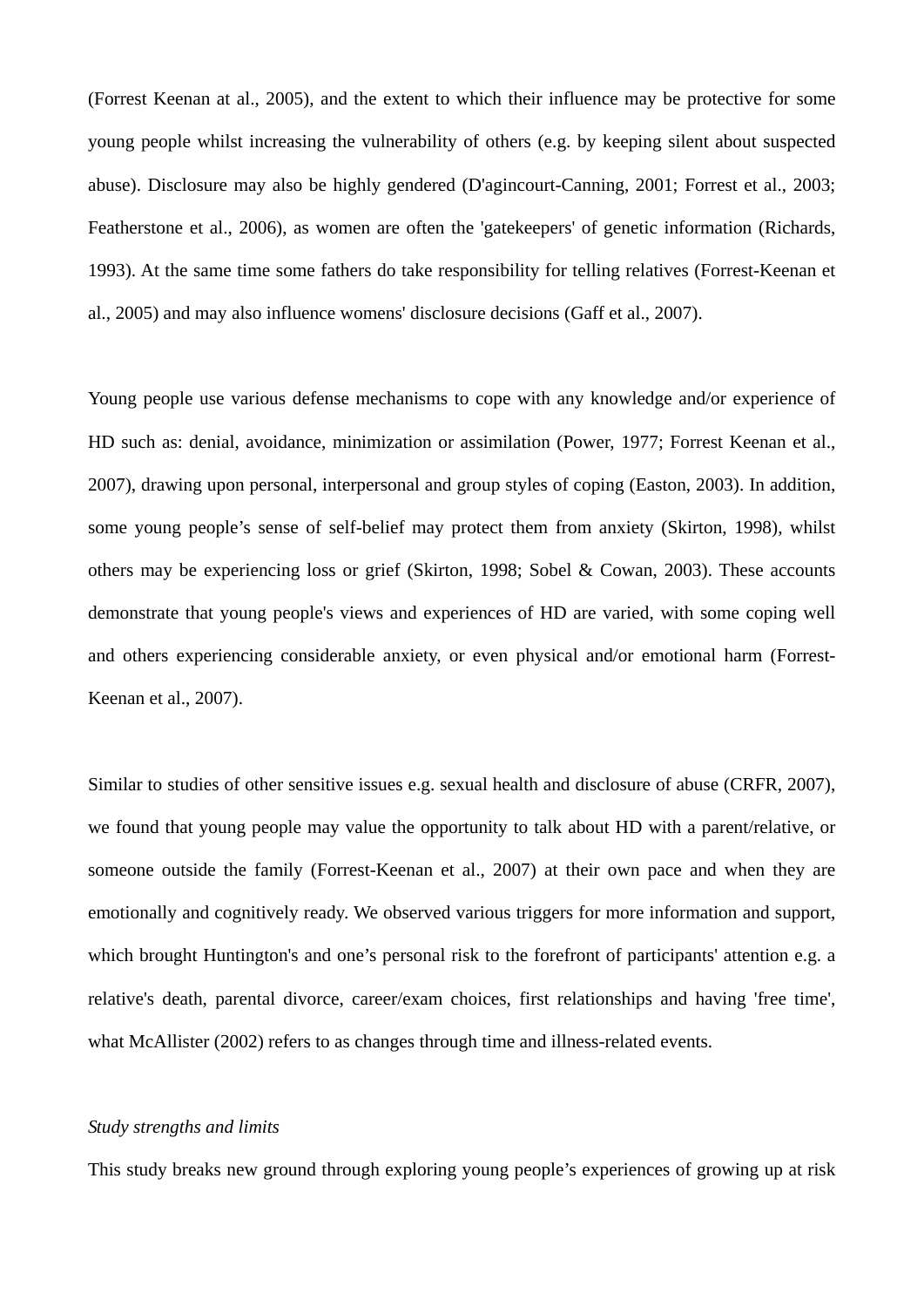of adult-onset hereditary illness. While the sample size is arguably small, the emphasis has been on gaining depth insights into a typically invisible hard-to-reach population. Although we have explored young people's experiences of finding out solely about HD, our findings will have relevance for family communication about other genetic conditions and parental diseases.

We chose a qualitative thematic analysis using some elements of a grounded theory approach in order to give a voice to participant's views (Opie, 1992) and to enhance validity, but acknowledge that a different theoretical perspective, such as that used by a health psychologist or family therapist, might illuminate different issues (Brouer-DudokdeWit et al., 2002; Gooding et al., 2006). The use of more varied research tools to elicit young people's experiences (particularly about their own risk) may also have been beneficial (Alderson & Morrow, 2004; Coad, 2007). We are aware that the small sample size and mean age of 20.5 make generalisability difficult to other populations (Forrest Keenan et al., 2007).

There were also limits in accessing young people under 18 through a parent. We know little about those young people whose parents chose not to inform them about our study. Use of snowball sampling also means that some members of the same family were recruited which could have reduced variation, but this was addressed to some extent by using purposeful and theoretical sampling. A further possible limit is that everyone who was invited by the two clinicians took part, which may be because of an established rapport suggesting a "gratitude bias" (Øvretveit, 1992), and again reflects the selective nature of the sample. Some caution may also be needed in relation to the accounts of those who 'grew up in ignorance' as both were no longer at risk and had no experiential knowledge of HD which is likely to have lessened any fear about the illness. Also, we did not include individuals considered by the professionals as too vulnerable to take part, and families who do not come into contact with any SHA or genetics services. Nor did we interview anyone who grew up living with an affected parent, but from whom HD was kept a secret until adulthood.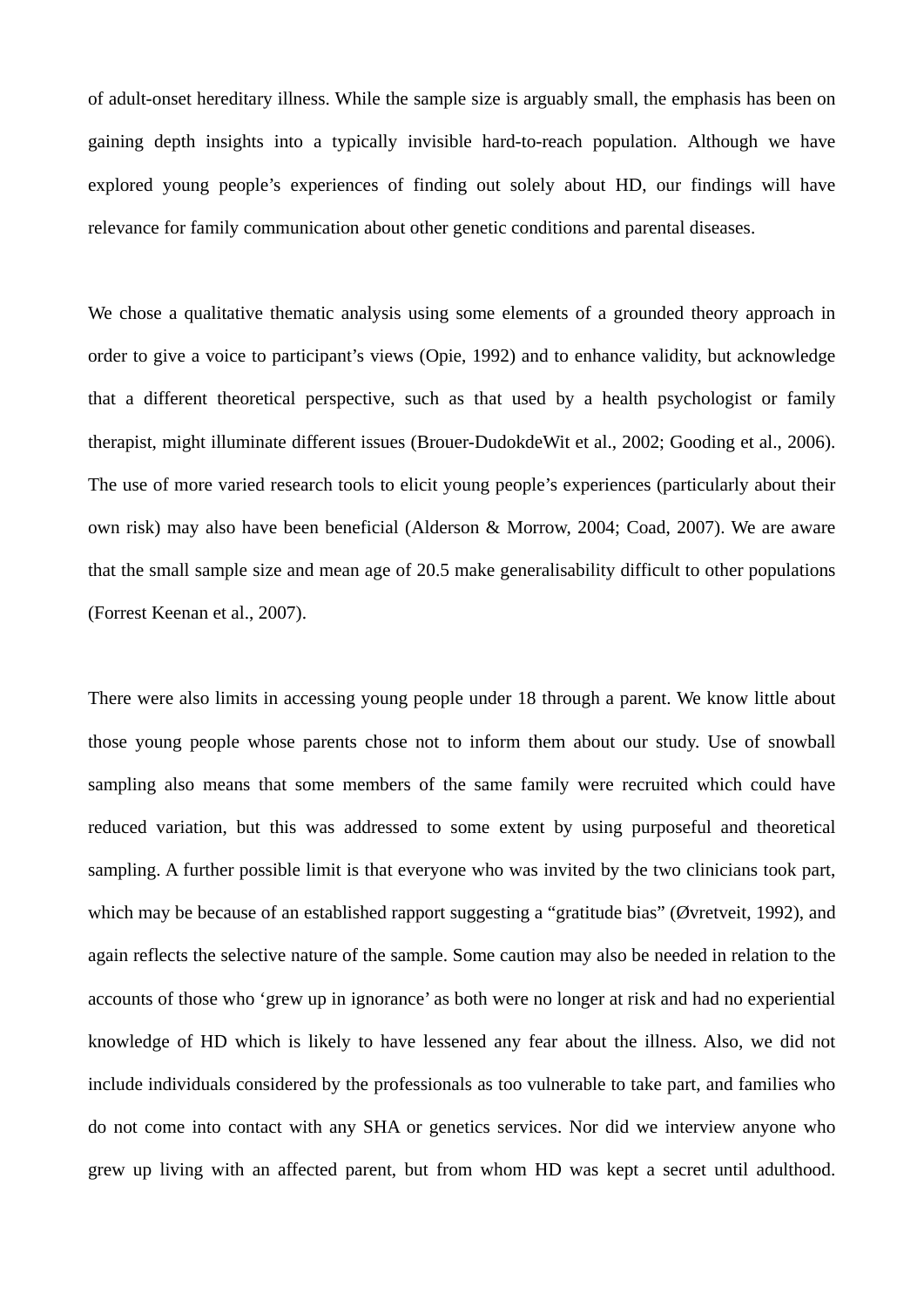Future research would benefit from interviewing individuals in these circumstances.

## **Conclusion**

This paper adds to a growing body of work which suggests that those children and young people who live with, or who have close contact with, a parent or grandparent affected by HD want to know 'what is wrong?' and can cope with knowing - at least something about the illness - from an early age. Although knowing about Huntington's cannot remove the emotional trauma of living with an ill parent, or the burden of finding out about one's personal risk, it can ease anxiety from inaccurate information (e.g. fear of a parent's imminent death), and may ultimately improve some family relationships. At the same time there were circumstances where limited or even nondisclosure was supported by participants into late adolescence or early adulthood. Those who learned gradually made an important distinction between learning about a parent's illness, then later about their own risk. Our findings highlighted particular triggers which may bring personal risk to the forefront of a young person's attention, and a need for further information and support at these times. We also observed two additional categories to Kenen et al's model, namely 'open and overloading' and 'proactive testing', both of which could have a detrimental impact on young people's well being. Where HD was a new diagnosis for a family young adults were also likely to have different support and informational needs from those who had grown up knowing. Thus, the timing and style of disclosure from relatives, and an individual's stage of awareness, were fundamental in structuring young people's experiences of learning about HD.

Future research is needed to explore more about the impact of different parenting styles and forms of family communication upon children's experiences of growing up with hereditary illness. Further research is also needed to explore the extent to which female relatives are gatekeepers of genetic information, and what support fathers may need about telling. Given that this generation of young people is likely to grow up knowing about new genetic technologies such as predictive and prenatal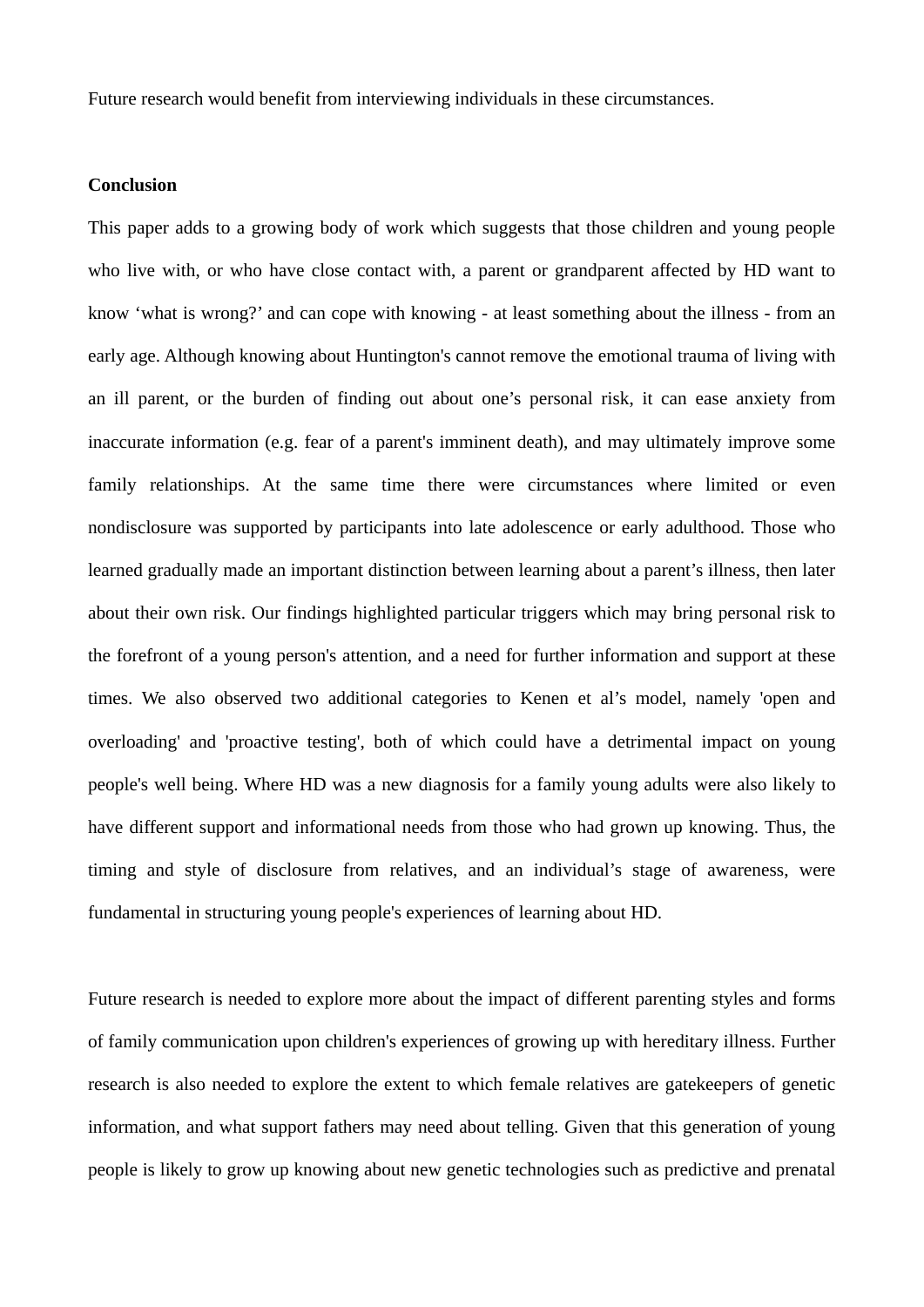testing it would also be interesting to explore what actual decisions they make with regards to finding out about their own carrier status and having children, particularly as studies indicate low uptake rates (Simpson & Harper, 2001). As people are enabled to find out what hereditary illnesses exist in their family, professionals will continue to be asked about how, what and when to tell children about genetic risk, highlighting the need for training and awareness on family communication issues.

## **References**

Alderson, P. (Ed) (1999b). Qualitative research: a vital resource for ethical healthcare. vol 2. London: The Wellcome Trust.

Alderson, P., & Morrow, V. (2004). *Ethics, social research and consulting with children and young people*. Barnardos: Barkingside.

Atkinson, R., & Flint, J. (2001). Accessing Hidden and Hard-to-Reach Populations: Snowball Research Strategies. *Social Research Update*, 33, University of Surrey.

Bowlby, J. (1988). *A secure base: Clinical Applications of Attachment Theory.* Routledge, London.

Brouer-DudokdeWit, A.C., Savenije, A., Zoeteweij, M.W., Maat-Kievit, A., & Tibben, A. (2002). A Hereditary Disorder In the Family and the Family Life Cycle: Huntington Disease as a Paradigm. *Family Process*, 41(4), 677-692.

Clarke, A., Richards, A., Kerzin-Storrar, L., Halliday, J., Young, M.A., & Simpson, S.A., et al.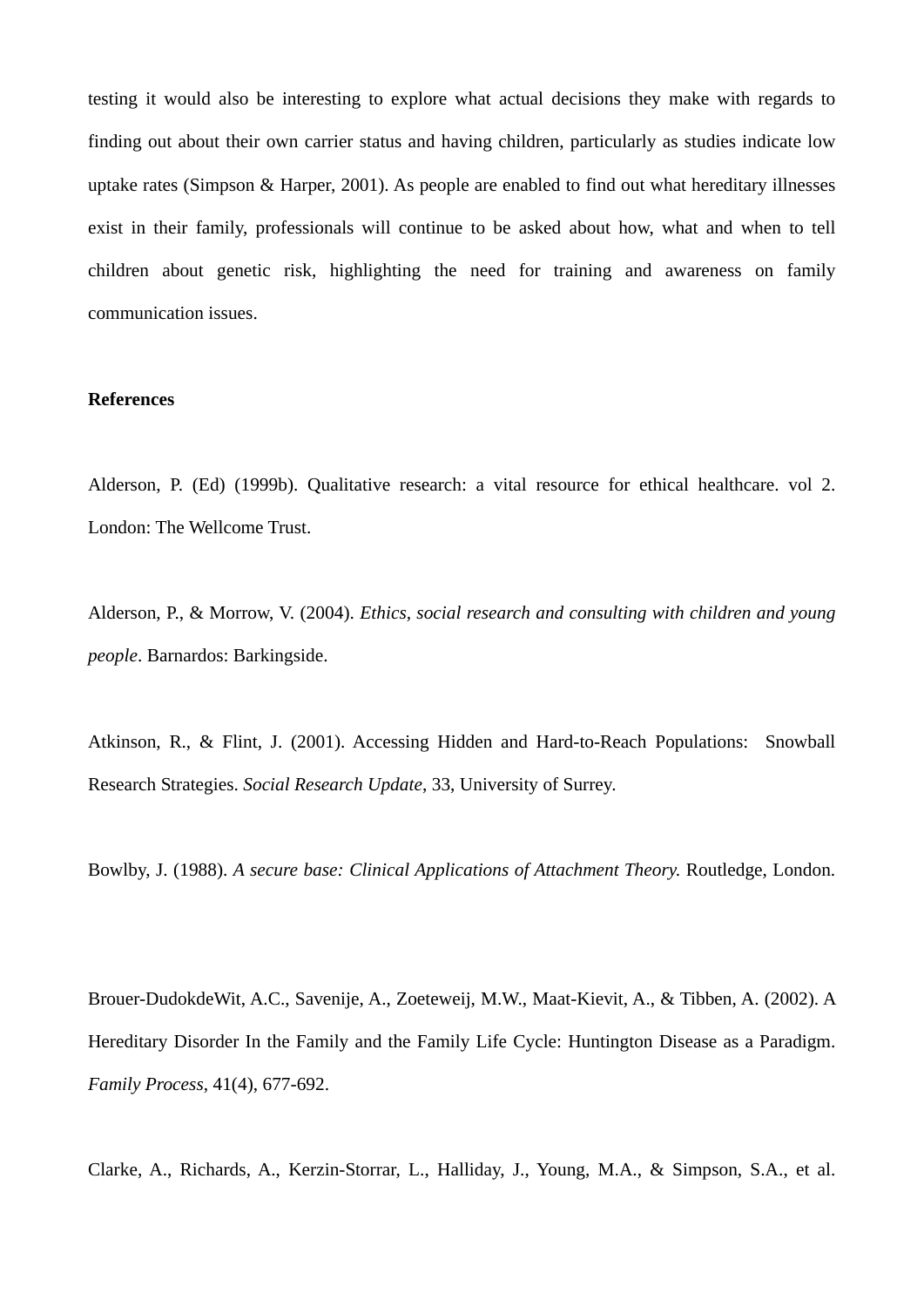(2005) Genetic professionals' reports of nondisclosure of genetic risk information in families. *European Journal of Human Genetics*, 13, 556-562.

Coad, J. (2007). Using art-based techniques in engaging children and young people in health care consultations and/or research. *Journal of Research in Nursing*, 12(5), 487-497.

Cox, S. (1999). *"It's not a secret but …" Predictive testing and patterns of communication about genetic information in families at risk for Huntington Disease*. Unpublished PHD thesis, University of British Colombia, Vancouver.

Cox, S. & McKellin, W. (1999). There's this thing in our family: predictive testing and the construction of risk for Huntington disease. *Sociology of Health and Illness*, 21 (5), 622-646.

D'agincourt-Canning, L. (2001). Experiences of genetic risk: Disclosure and the gendering of responsibility, *Bioethics*, 15(3), 231-247.

Downing, C. (2001). *Reproductive decision-making in families at risk for Huntington's disease: perceptions of responsibility.* Unpublished PhD thesis, University of Cambridge.

Easton, J. (2003). *Self-understanding and identity: The experience of adolescents at risk for HD.* Unpublished PhD thesis, University of British Columbia, Vancouver.

Etchegary, H. (2006). Discovering the Family History of Huntington Disease (HD). *Journal of Genetic Counseling*, 15 (2) 105-117.

Featherstone, K., Atkinson P., Bharadwaj, A., & Clarke, A. (2006). *Risky Relations: Family, Kinship*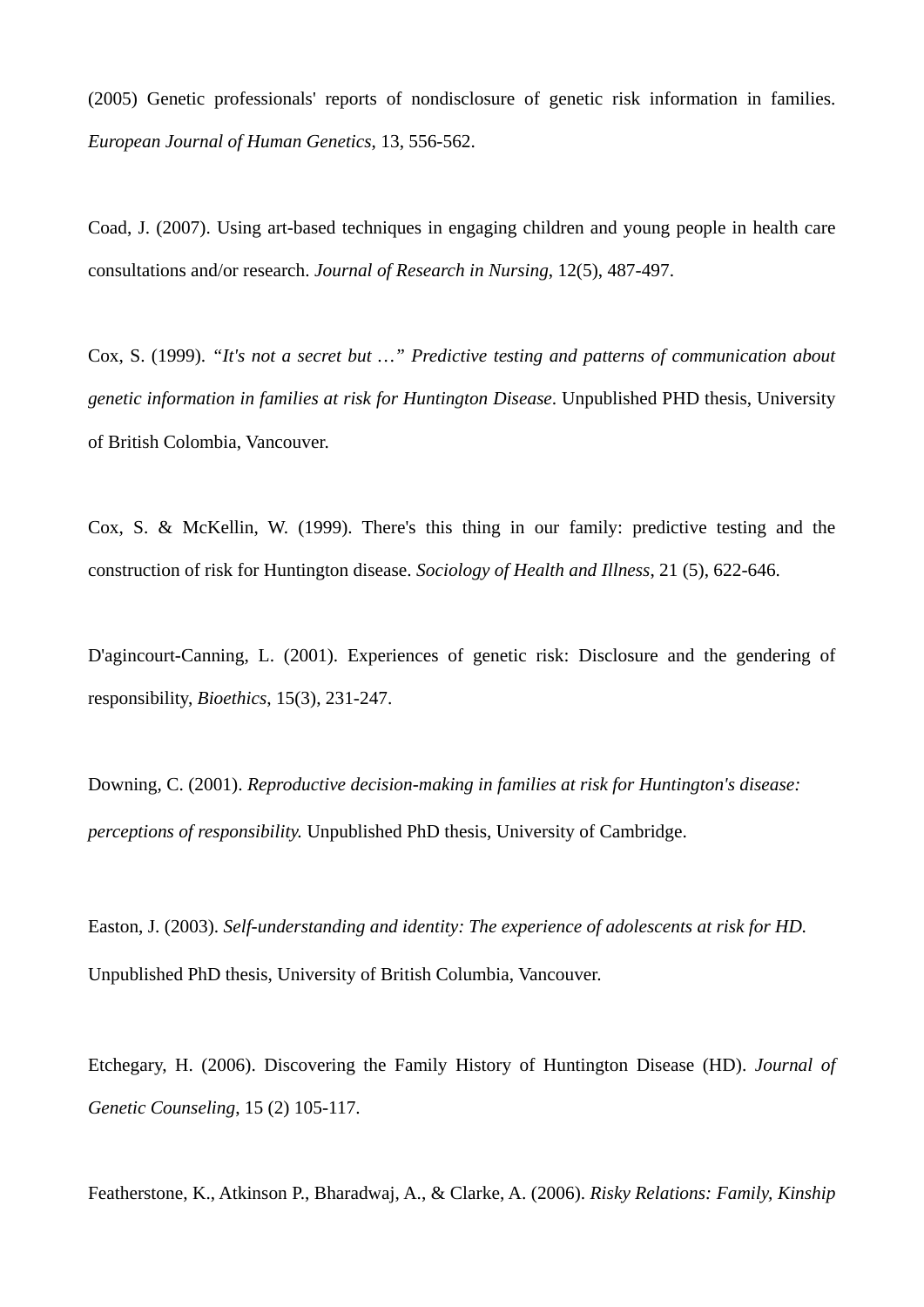Finch, J., & Mason, J. (1993). *Negotiating Family Responsibilities.* London: Tavistock/Routledge.

Forrest, K., Simpson, S.A., Wilson, B.J., van Teijlingen, E.R., McKee, L., Haites, N. & Matthews, E. (2003). To tell or not to tell: barriers and facilitators in family communication about genetic risk. *Clinical Genetics*, 64, 317-326.

Forrest Keenan, K., van Teijlingen, E., Pitchforth, E. (2005). The analysis of qualitative research data in family planning and reproductive health care. *Journal of Family Planning and Reproductive Health Care,* 31(1), 40-45.

Forrest Keenan, K., Simpson, S.A., Wilson, B.J., van Teijlingen, E.R., McKee, L., Haites, N. & Matthews, E. (2005) "It's their blood not mine": Who's responsible for (not) telling relatives about genetic risk? *Health, Risk and Society*, 7(3), 209-226.

Forrest Keenan, K., Miedzybrodzka, Z., van Teijlingen, E., McKee, L., & Simpson, S.A. (2007). Young people's experiences of growing up in a family affected by Huntington's disease. *Clinical Genetics*, 71, 120-129.

Forrest, L.E., Delatycki, M.B., Skene, L., & Aitken, M. (2007). Communicating genetic information in families; A review of guidelines and position papers. *European Journal of Human Genetics*, 15, 612–618.

Furlong, A., & Cartmel, F. (1997) *Young People and Social Change: Individualization and risk in*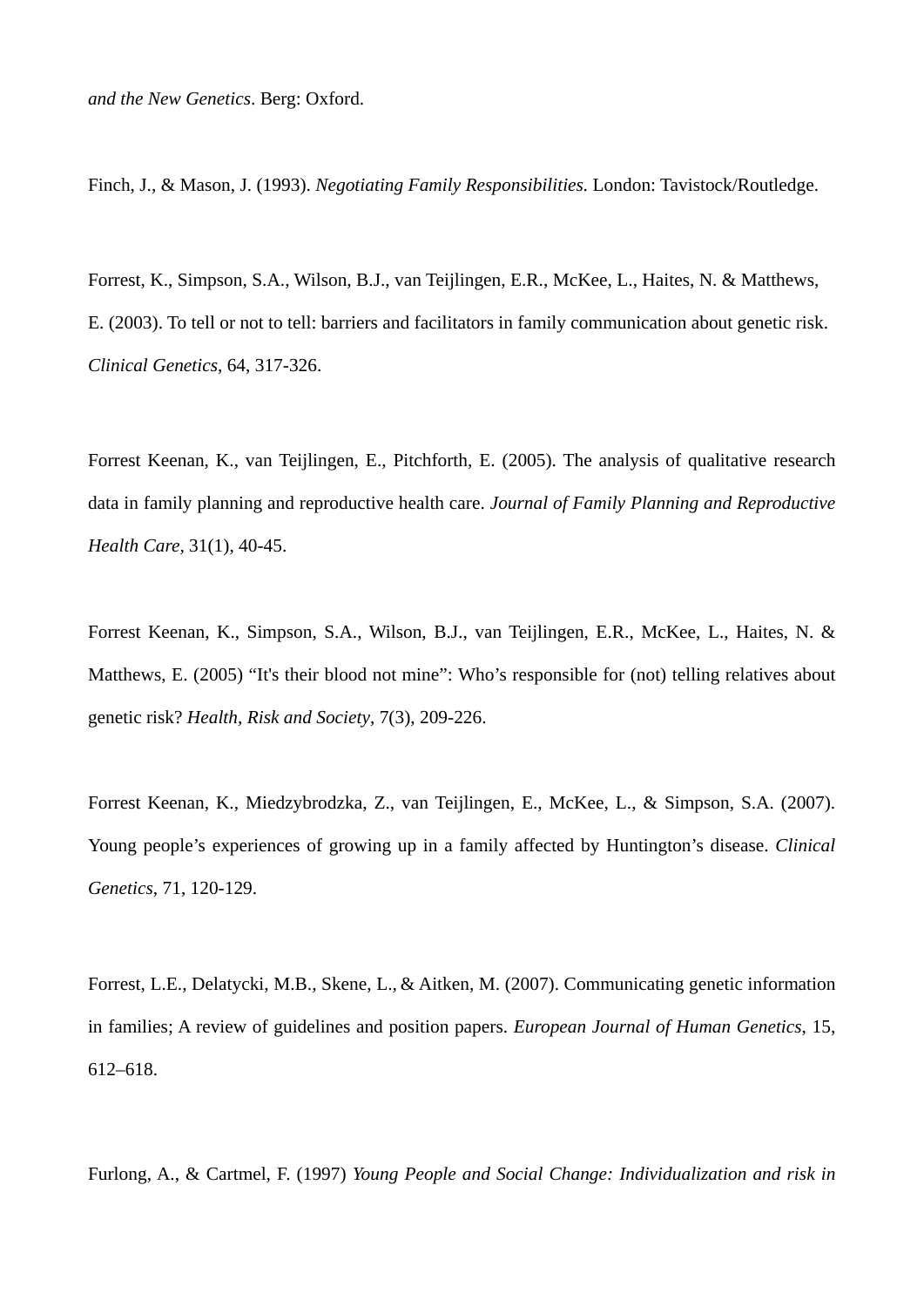*late modernity.* Buckingham: Open University Press.

Gaff, C.L., Clarke, A.J., Atkinson, P., Sivelle, S., Elwyn, G., & Iredale, R, et al. (2007). Process and outcome in communication of genetic information within families: a systematic review. *European Journal of Human Genetics*, 15(10), 999-1011.

Gallo, A.M., Angst, D., Knafl, K., Hadley, E., & Smith, C. (2005). Parents Sharing Information With Their Children about Genetic Conditions. *Journal of Pediatric Health Care*, 19(5), 267-275.

Gajraj, A., Faria, A., & Dickinson, J. (1990) Comparison of effect of promised & provided lotteries, monetary & gift incentives on mail survey response speed & cost. *Journal of Market Research & Society*, 32, 141-62.

Glaser, B., & Strauss, AL. (1967) *The discovery of grounded theory.* Chicago: Aldine.

Gooding, H.C., Organista, K., Burack, J., & Biesecker, B.B. (2006). Genetic susceptibility testing from a stress and coping perspective. *Social Science & Medicine*, 62, 1880-1890.

Hallowell, N., Foster, C., Eeles, R., Arden-Jones, A., Murday, V. & Watson, M. (2003). Balancing autonomy and responsibility: the ethics of generating and disclosing genetic information. *Journal of Medical Ethics*, 29, 74-83.

Hallowell, N., Ardern-Jones, A., Eeles, R., Foster, C., Lucassen, A., & Moyhihan, C., et al. (2005). Communication about genetic testing in families of male BRACA1/2 carriers and non-carriers: patterns, priorities and problems. *Clinical Genetics*, 67, 492-502.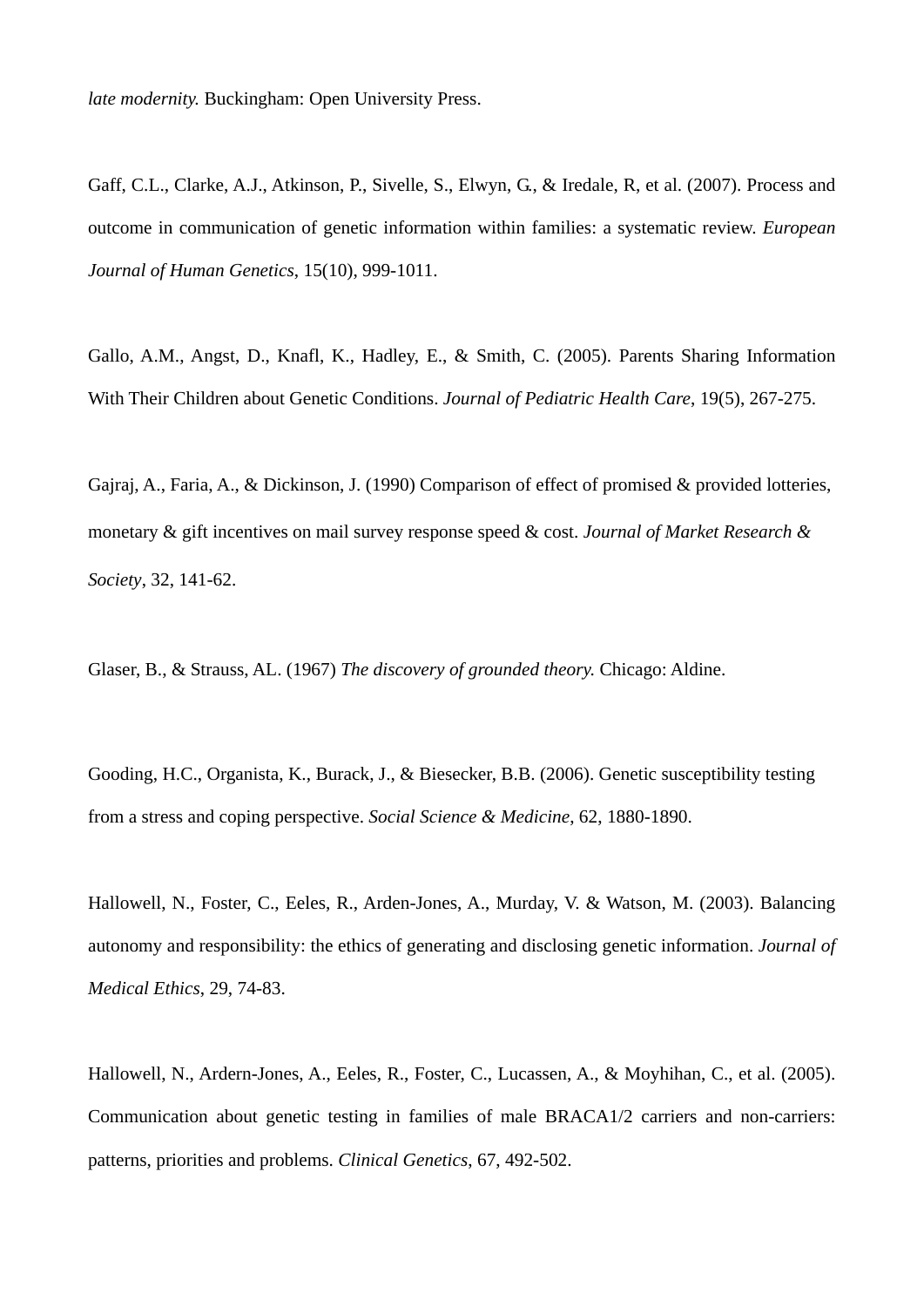Holt, K. (2007). What do we tell the children? Contrasting the Disclosure Choices of Two HD Families Regarding Risk Status and Predictive genetic Testing. *Journal of Genetic Counseling*, 15, 4, 253-265.

Katz, E., & Jay., S. (1984). Psychological Aspects of cancer in children, adolescents and their families. *Clinical Psychology Review*, 4, 525-542.

Kenen, R., Ardern-Jones, A., & Eeles, R. (2004). We are talking, but are they listening? Communication patterns in families with a history of breast/ovarian cancer (HBOC). *Psycho-Oncology*, 13, 335-345.

Kessler, S., & Bloch, M. (1989). Social Systems Responses to HD. *Family Process*, 28, 59-68.

Klitzman, R., Thorne, D., Williamson, J., Chung, W., & Marder, K. (2007). Disclosures of Huntington Disease Risk Within Families: Patterns of Decision-Making and Implications. *American Journal of Medical Genetics Part A*, 143A, 1835-1849.

Korer, J., & Fitzsimmons J. (1985). The Effect of Huntington's Chorea on Family Life. *British Journal of Social Work*, 15, 581-597.

Kübler-Ross, E. (1973). *On Death and Dying.* Routledge: London.

Lee, N. (2001). *Childhood and Society: Growing Up in an Age of Uncertainty.* Buckingham: Open University Press.

Mason, J. (2002). *Qualitative Researching (2nd edn).* London: Sage.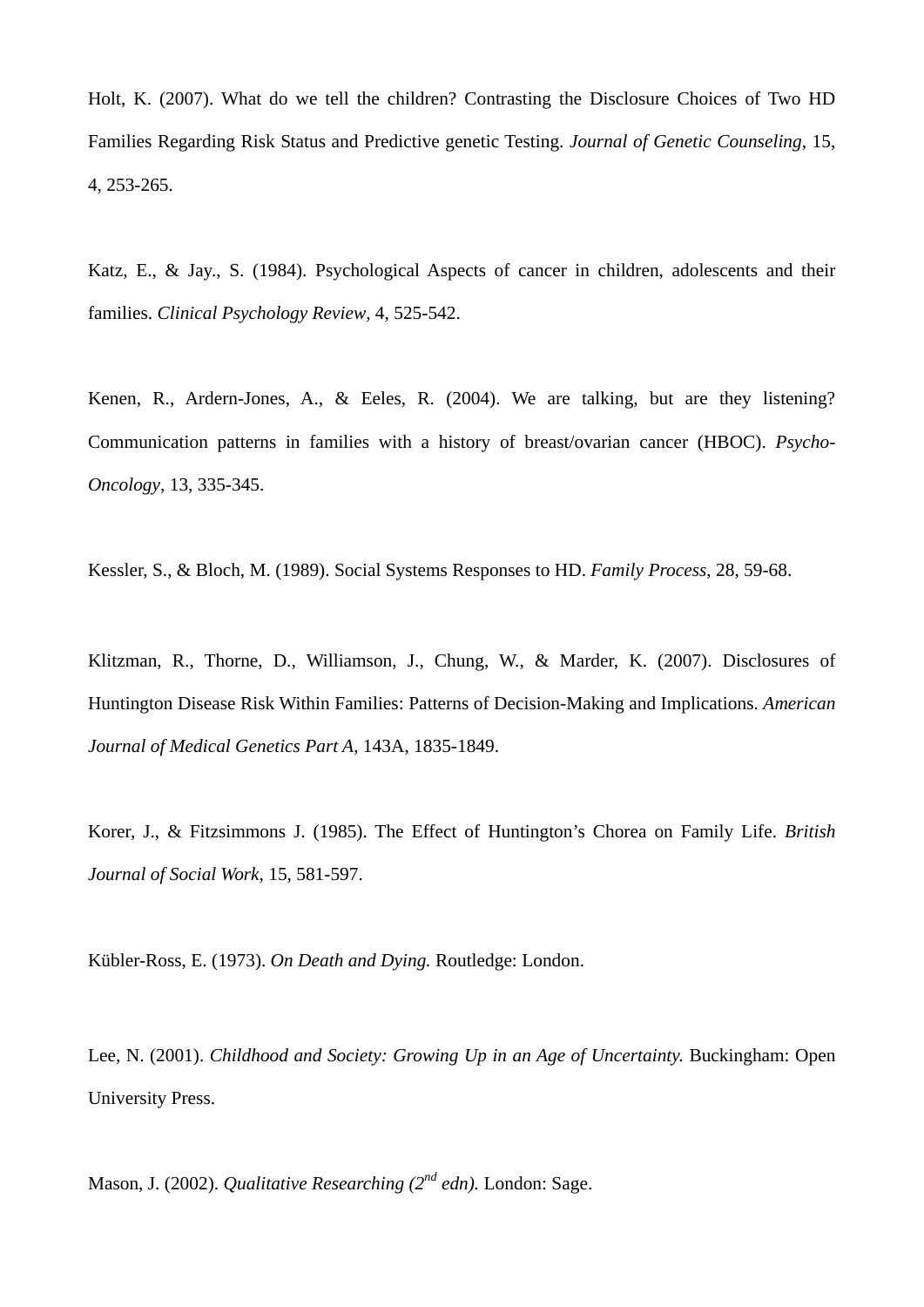McAllister, M. (2002). Predictive genetic testing and beyond: A theory of engagement. *Journal of Health Psychology*, 7(5), 491-508.

Metcalfe, A., Coad, J., Plumridge, G., Gill, P., & Farndon P. (2008). Family communication between children and their parents about inherited genetic conditions: A meta-synthesis of the research. *European Journal of Human Genetics,* 16 (10), 1193-2000.

Newall, E., & Lewis, R. (2007). It's my body: calls to ChildLine Scotland about sexual health & wellbeing. *Research Briefing,* 34, Centre for Research on Families and Relationships: Edinburgh.

Novas, C. (2005). 'Genetic advocacy groups, science and biovalue: creating political economies of hope.' In P. Atkinson, P. Glasner, H. Greenslade (Eds), *New genetics, new identities.* Routledge: London.

Opie, A. (1992). Qualitative Research, Appropriation of the 'Other' and 'Empowerment'. *Feminist Review*, 40, 52-69.

Øvretveit, J. (1992). *Health Service Quality.* Oxford: Blackwell Scientific Press.

Petersen, A., & Bunton, R., (2002). *The new genetics and the public's health.* London: Routledge.

Pilnick, A., & Dingwall, R. (2001) Research directions in genetic counseling: a review of the literature. *Patient Education and Counseling*, 44, 95-105.

Power, P.W. (1977). The adolescent's reaction to chronic illness of a parent: some implications for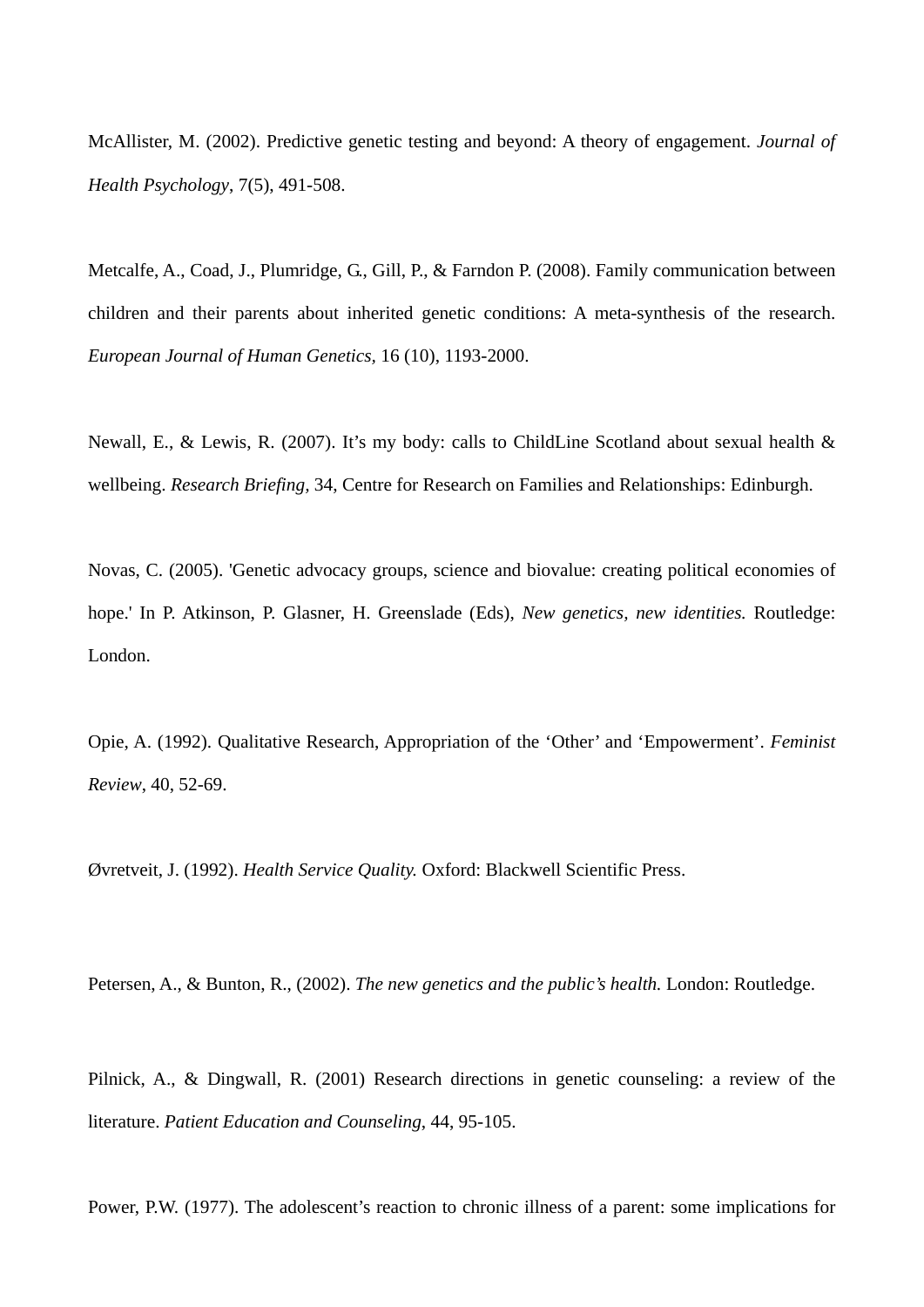family counseling. Inter J of Fam Counsel 1977: 5: 70-78.

Richards, M. (1996). Family kinship and genetics. In T. Marteau & M. Richards (Eds), *The Troubled Helix: Social and Psychological Implications of the New Human Genetics*. Cambridge: Cambridge University Press.

Silverman, D. (2000). *Doing Qualitative Research: A Practical Handbook.* London: Sage.

Simpson, S.A., & Johnston, A.W. (1989). The Prevalence and Patterns of care of Huntington's Chorea in Grampian Region. *British Journal of Psychiatry*, 155, 799-804.

Simpson, S.A., & Harper, P.E. (2001) Prenatal testing for Huntington's Disease: experience within the UK 1994 - 1998. J Med Genet, 2001; 38: 333-335

Skirton, H. (1998). Telling the children. In A. Clarke (Ed), *The genetic testing of children.* Oxford: BIOS Scientific Publishers.

Slavin, L.A., O'Malley, J.E., Koocher, G.P., & Foster, D.J. (1982). Communication of the cancer diagnosis to pediatric patients: Impact on long-term adjustment. *American Journal of Psychiatry*, 139, 179-182.

Sobel, S. (1997). "Do you need to know?" Genetic testing for Huntington's disease. In S. McDaniel, J. Hepworh, & W. Doherty (Eds.), The shared experience of illness: Stories of patients, families, and their therapists. New York: Basic Books.

Sobel, S., & Cowan, B. (2003). Ambiguous Loss and Disenfranchised Grief: The Impact of DNA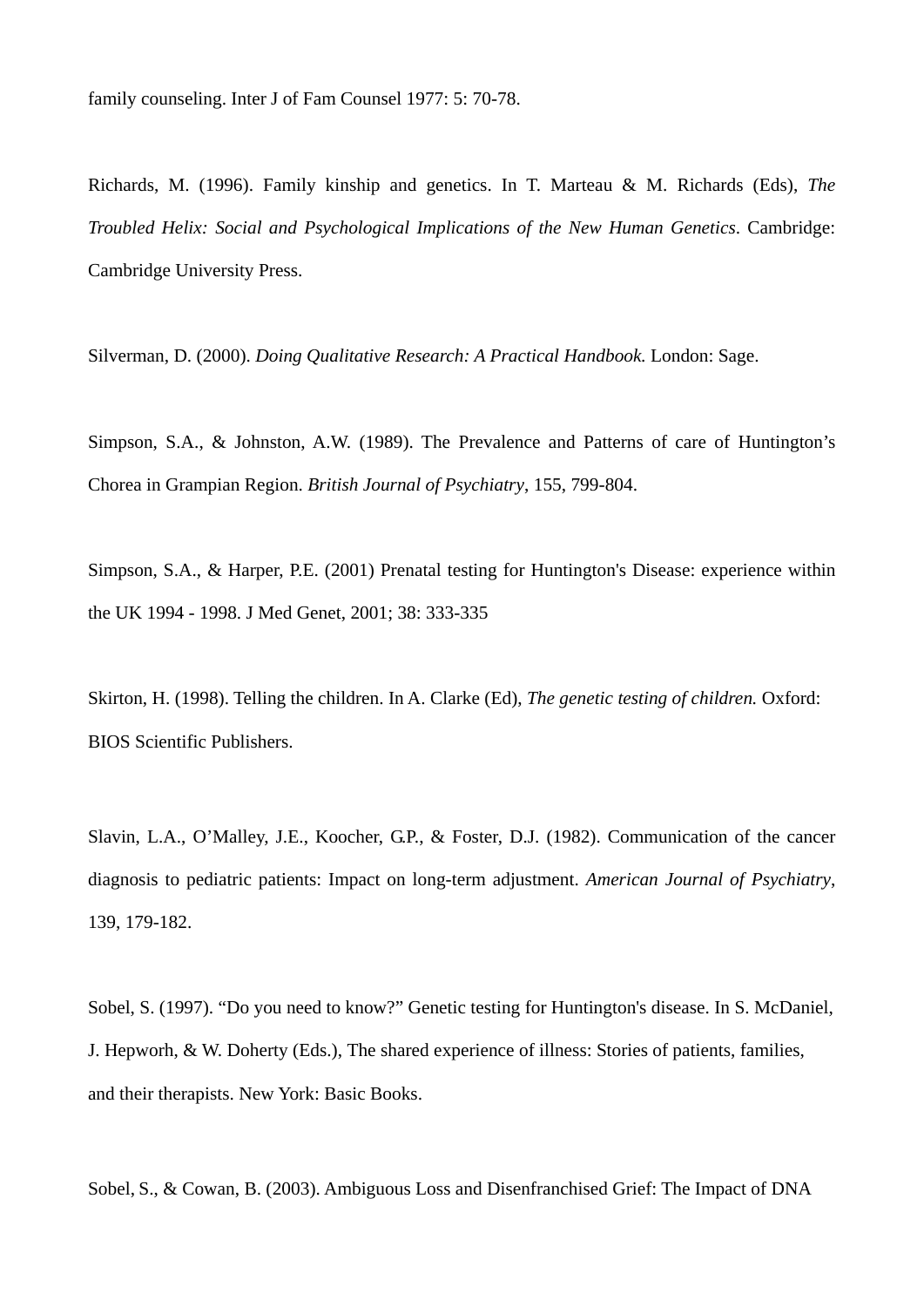Predictive Testing on the Family as a System. *Family Process*, 42 (1), 47–57.

Strauss, A., & Corbin, J. (1990). *Basics of Qualitative research: Grounded Theory Procedures &* 

*Techniques.* London: Sage.

Vamos, M., Franz, C.P., Hambridge, J., Edwards, M., & Conaghan, J. (2007). The Impact of Huntington's Disease on Family Life. *Psychosomatics*, 48, 5, 1-8.

van den Nieuwenhoff, H.W.P., Mesters, I., Gielen, C., & de Vries, N.K. (2007). Family communication regarding inherited high cholesterol: Why and how do patients disclose genetic risk? *Social Science and Medicine*, 65, 1025-1037.

Van der Meer L., Timman R., Trijsburg, W., Duisterhof, M., Erdman, R., & Van Eldern T., et al. (2006). Attachment in families with Huntington's disease: A paradigm in clinical genetics. *Patient Education and Counseling*, 63, 246-254.

van der Steenstraten, I.M., Tibben, A., Roos, R.A., van de Kemp, J.J., & Niermeijer, M.F. (1994). Predictive Testing for Huntington Disease: Nonparticipants Compared with Participants in the Dutch Program. *American Journal of Human Genetics*, 55, 618-625.

Waugh, S. (2003). Parental views on disclosure of diagnosis to their HIV-positive children. *AIDS Care*, 15, 169-176.

Wilson, B.J., Forrest, K., Van Teijlingen E.R., McKee, L., Haites, N., Matthews, E., & Simpson, S.A. (2004). Family Communication about Genetic Risk: The Little That is Known, *Community Genetics*, 7(1), 15-24.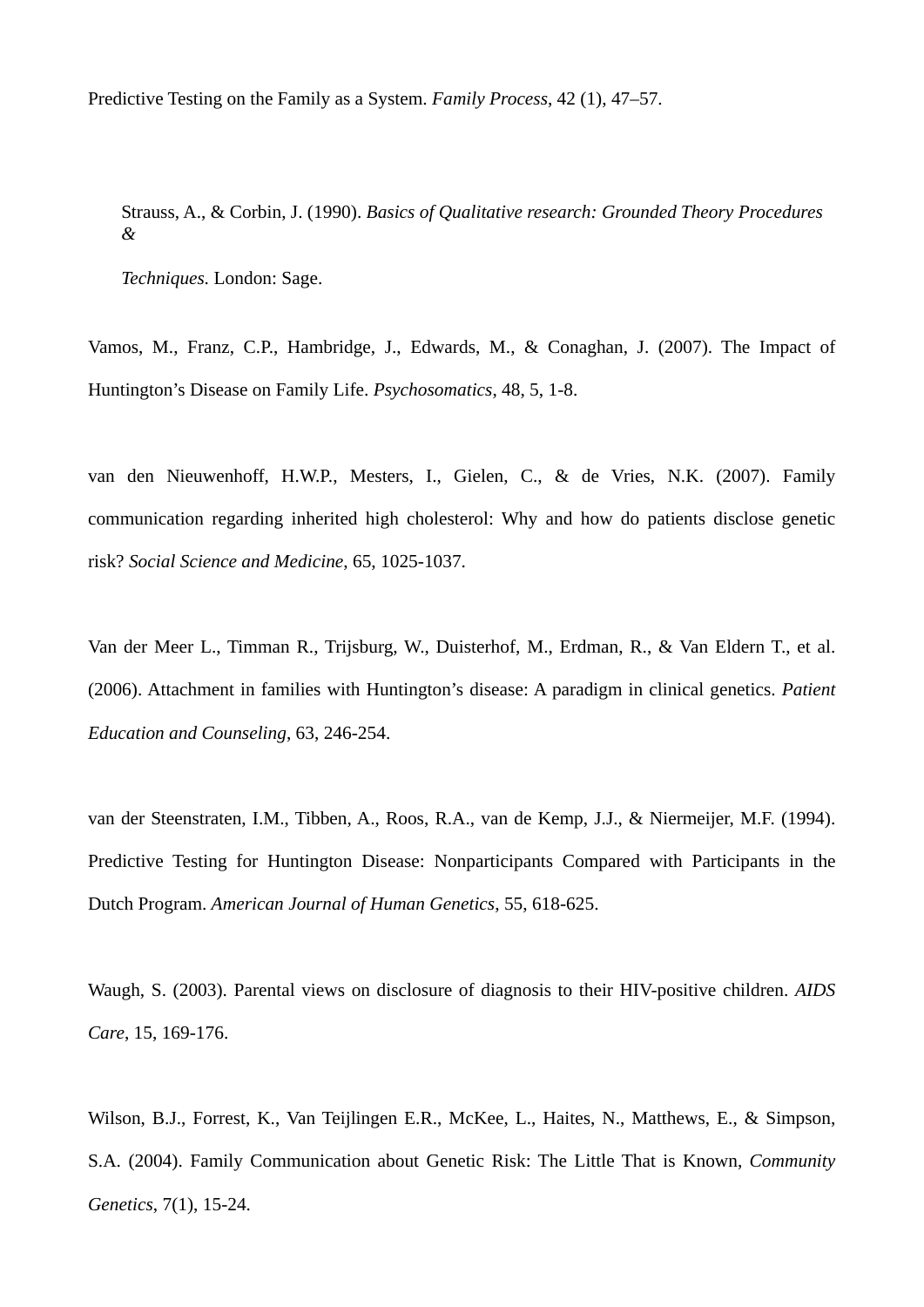| Table 1. Main themes and sub themes arising from interviews |  |
|-------------------------------------------------------------|--|

| Always known about HD    | "Always known  but there are     |  |  |  |  |
|--------------------------|----------------------------------|--|--|--|--|
|                          | stages"                          |  |  |  |  |
|                          | When told "it meant nothing"     |  |  |  |  |
| Learned gradually        | "They were always going on about |  |  |  |  |
|                          | little things"                   |  |  |  |  |
|                          | "It was kept a bit secret"       |  |  |  |  |
| HD was kept a secret     | "I knew there was something"     |  |  |  |  |
|                          | Grew up in ignorance             |  |  |  |  |
| New diagnosis for family | It was a "huge shock"            |  |  |  |  |
|                          | "It was just a name"             |  |  |  |  |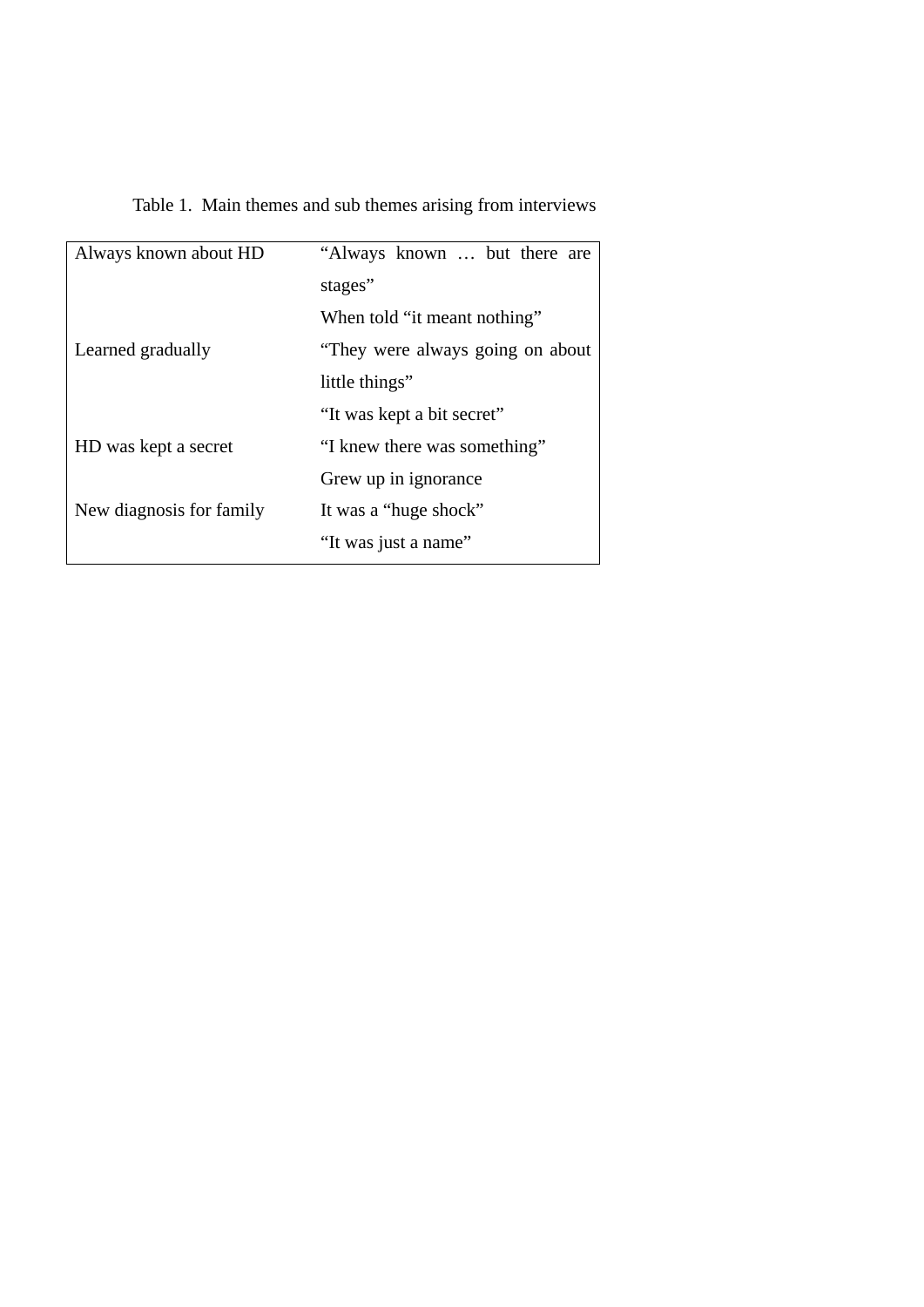# $\div$ When told: Childhood Adolescence Adulthood J. *Initial informant*  Parent: Mother 11 3 3 Father 0 1 2 Both  $4$  0 Grandparent 3 1 Sibling 1 1 1 1 Self 2 0  $\bullet$ 4 Total  $21$  6 6  $\begin{tabular}{cc} \multicolumn{2}{c}{} & \multicolumn{2}{c}{} & \multicolumn{2}{c}{} & \multicolumn{2}{c}{} & \multicolumn{2}{c}{} & \multicolumn{2}{c}{} & \multicolumn{2}{c}{} & \multicolumn{2}{c}{} & \multicolumn{2}{c}{} & \multicolumn{2}{c}{} & \multicolumn{2}{c}{} & \multicolumn{2}{c}{} & \multicolumn{2}{c}{} & \multicolumn{2}{c}{} & \multicolumn{2}{c}{} & \multicolumn{2}{c}{} & \multicolumn{2}{c}{} & \multicolumn{2}{c}{} & \multicolumn{2}{c}{} & \multic$

## Table 2. Initial informant about HD